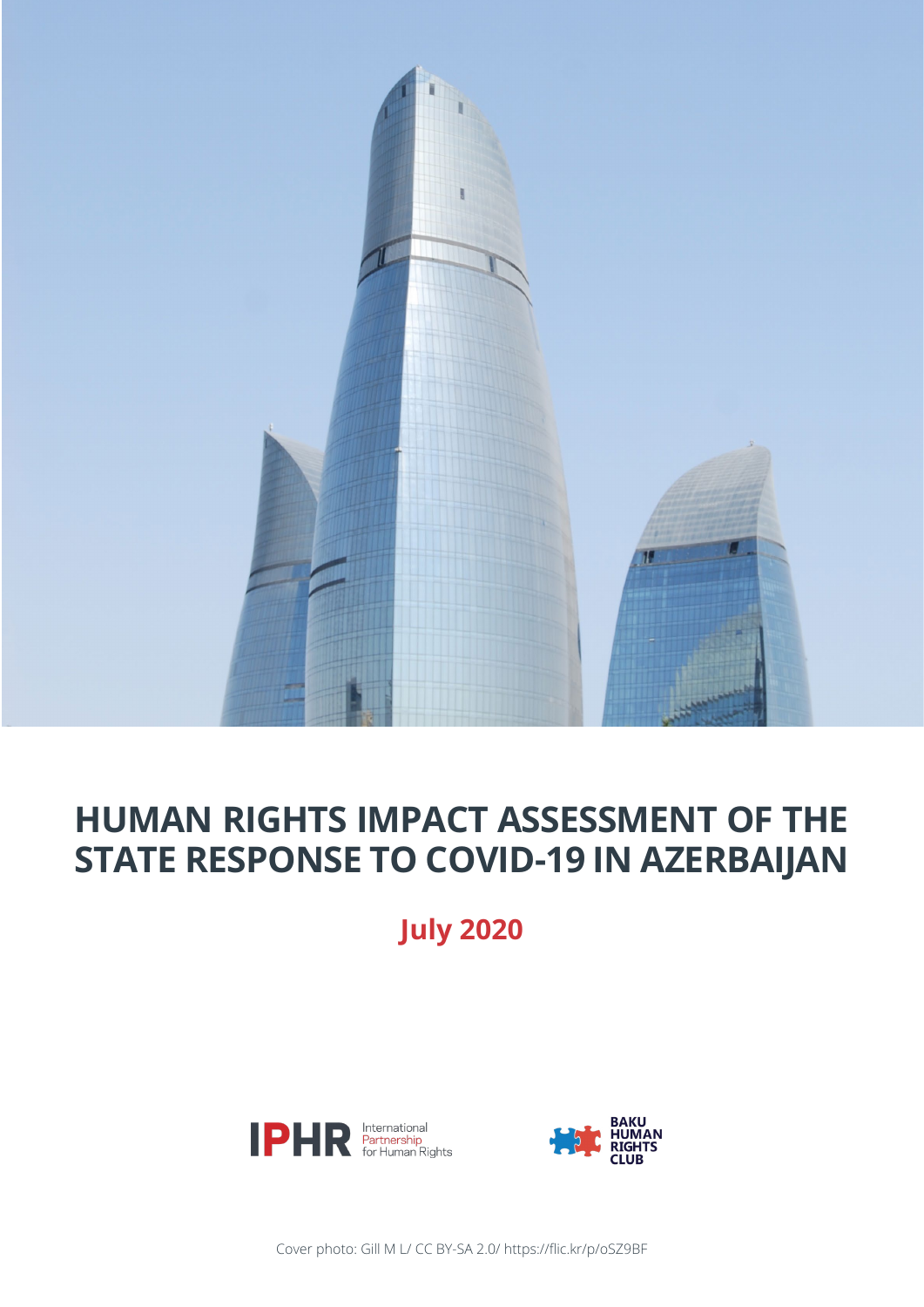

- **IPHR** International Partnership for Human Rights (Belgium)
- **W** *IPHRonline.org*
- **E** *IPHR@IPHRonline.org*

**S** @IPHR *[@IPHRonline](https://www.facebook.com/IPHRonline/)*



#### **BHRC** - Baku Human Rights Club

**W** *<https://www.humanrightsclub.net/>* Bakı İnsan Hüquqları Klubu/Baku Human Rights Club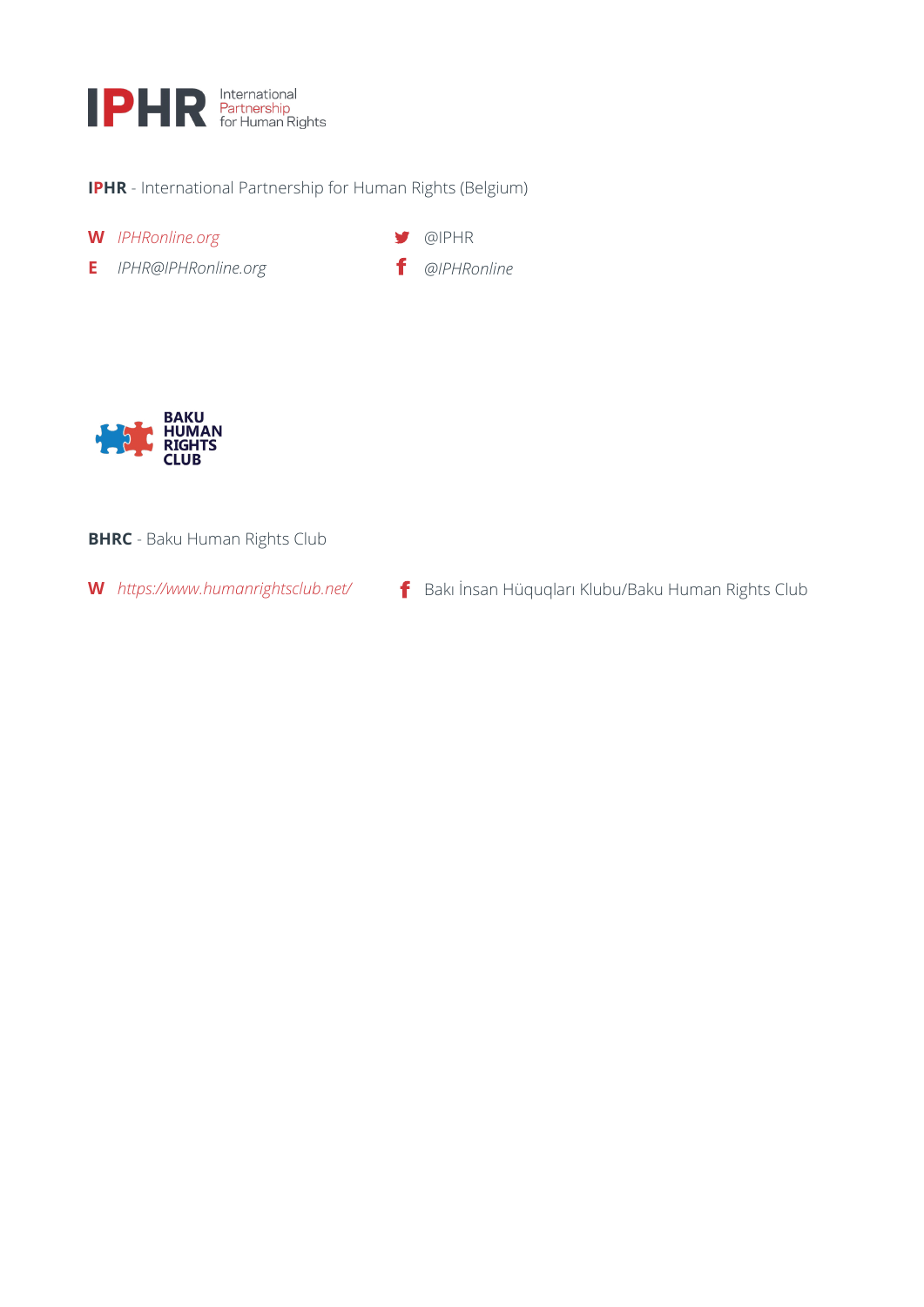# **Table of Contents**

| <b>Executive summary</b>                                                                        | 4              |
|-------------------------------------------------------------------------------------------------|----------------|
| <b>Introduction</b>                                                                             | 5              |
| BRIEF COUNTRY INFORMATION                                                                       | 5              |
| <b>Methodology</b>                                                                              | 6              |
| <b>COVID-19 in Azerbaijan and the state's response</b>                                          | 7              |
| NORMATIVE FRAMEWORK FOR MANAGEMENT OF THE PANDEMIC AND<br>RESTRICTIVE MEASURES                  | $\overline{7}$ |
| 'SPECIAL QUARANTINE REGIME'                                                                     | 8              |
| 'TIGHTENED QUARANTINE REGIME'                                                                   | 9              |
| ADMINISTRATIVE AND CRIMINAL LIABILITY FOR FAILURE TO COMPLY WITH<br><b>QUARANTINE RULES</b>     | 10             |
| <b>Impact on human rights</b>                                                                   | 11             |
| THE RIGHT TO LIBERTY                                                                            | 12             |
| THE PROHIBITION OF ILL-TREATMENT: DISPROPORTIONATE<br>POLICE VIOLENCE AGAINST ORDINARY CITIZENS | 14             |
| <b>FAIR TRIAL GUARANTEES</b>                                                                    | 15             |
| THE RIGHT TO PRIVACY                                                                            | 15             |
| FREEDOM OF EXPRESSION, INCLUDING THE RIGHT TO IMPART INFORMATION                                | 16             |
| FREEDOM OF ASSEMBLY                                                                             | 18             |
| HEALTH CARE AND HEALTH WORKERS                                                                  | 19             |
| PROPERTY AND HOUSING RIGHTS                                                                     | 20             |
| OTHER SOCIAL AND ECONOMIC RIGHTS                                                                | 20             |
| THE RIGHT TO EDUCATION                                                                          | 21             |
| THE SITUATION OF THE MOST VULNERABLE GROUPS                                                     | 21             |
|                                                                                                 |                |

#### **[Recommendations to the government of](#page-24-0)  [Azerbaijan](#page-24-0) 25**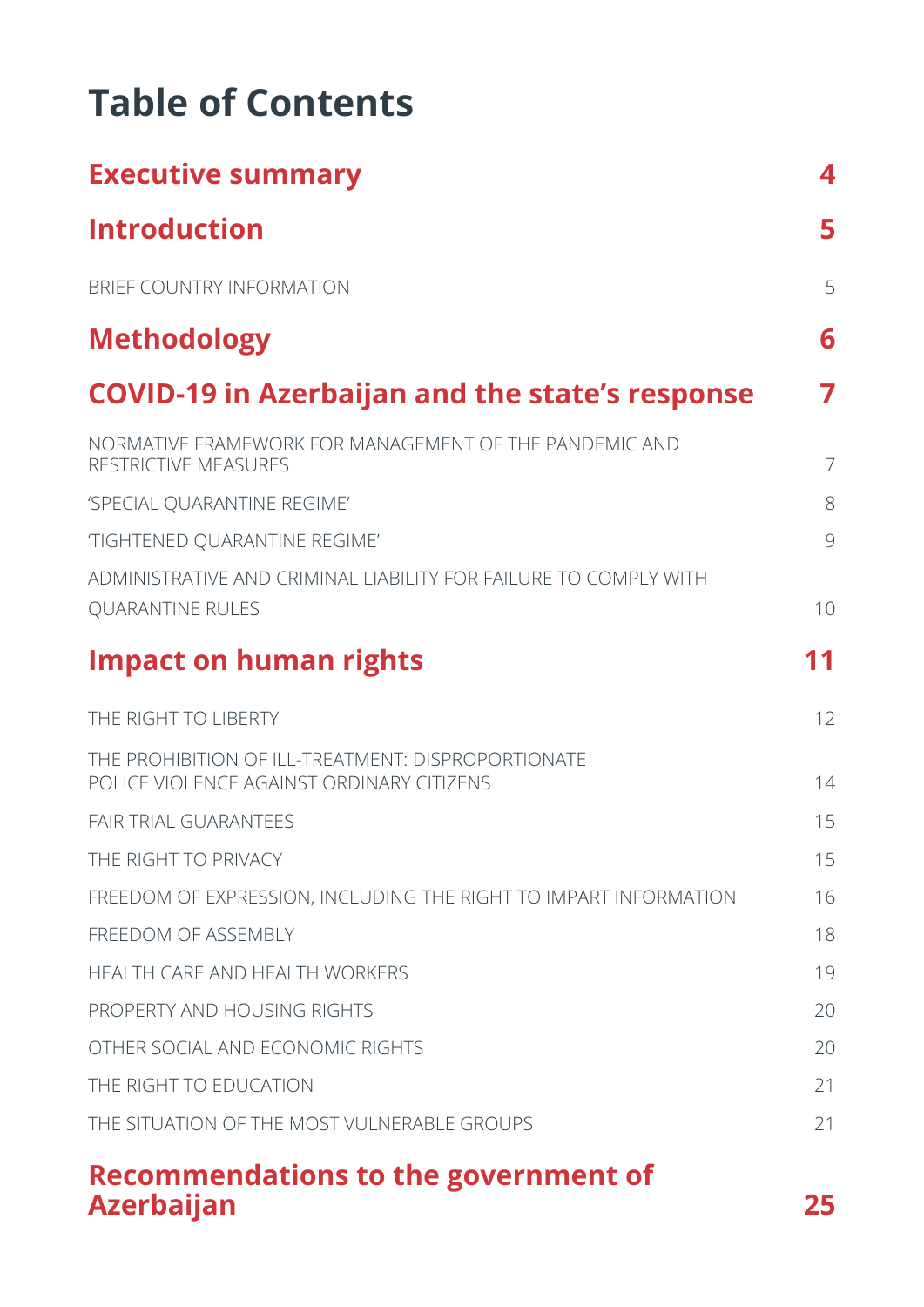## <span id="page-3-0"></span>**Executive summary**

As the world has been struct by the COVID-19 outbreak, posing serious threat to public health, states resort to various extensive unprecedented measures, which beg for their assessment through the human rights perspective. This report, prepared by the International Partnership for Human Rights (IPHR) and Baku Human Rights Club (BHRC), examines the measures taken by Azerbaijan and the impact that it has on human rights of the Azerbaijani population, including those most vulnerable during the pandemic.

The first COVID-19 case in Azerbaijan was diagnosed on 28 February 2020. As of 27 July 2020, over 30.000 COVID-19 cases were confirmed as positive, with 417 deaths, more than 22.000 recoveries, and 6949 active cases. The Government, having adopted a 'special quarantine regime' on 24 March 2020, imposed multiple strict measures on the population, severely restricting their freedom of movement and raising questions of potential privacy violations following the application of obligatory SMS approval system for residents willing to leave their homes. To manage the outbreak, at different periods of time, the Government has also imposed temporary 'tightened quarantine regime', that prevented the population from leaving their home in major cities unless there was 'immediate danger to life and health'.

Special laws establishing administrative and criminal liability for violations of quarantine rules or for spreading false information causing threat to harming human life have been adopted. Concerns have been raised by human rights groups for arbitrary and abusive application of these provisions against those who criticise the authorities, including in relation to their handling of the public health crisis. A number of journalists reporting on the issue have been given administrative detention on that basis, which serves as a strong chilling effect on freedom of expression and media freedom in this context.

This period in Azerbaijan has been marked by the intensified persecution of political opposition in the country, following the President's speech of 19 March 2020 accusing the opposition, as a 'fifth column', for spreading rumors and provocations, as a result of which their isolation 'will become necessary'. On 15 July 2020, following the rally to address the military escalations with Armenia in front of the parliament, which led to a brief break-in to the parliament building by a small group of protesters, the President further accused the opposition of provocative actions, allegedly aimed to disrupt the public order. Both speeches were soon followed by multiple arrests of and criminal charges against a number of political opposition members.

This report focuses on the following human rights issues affected by the state's handling of the pandemic:

- **•** Violations of a right to liberty, documenting multiple cases of arbitrary arrests and detention of opposition members, journalists, activists and human rights defenders;
- **•** Disproportionate police violence against ordinary citizens challenging strict quarantine measures or complaining about their dire social and economic situation caused by the pandemic;
- **•** Violations of fair trial guarantees caused by the quarantine restrictions, in particular a right to a lawyer being denied to detainees;
- **•** Growing concerns on a right to privacy relating to the imposed SMS verification system by police as the public has not been provided with any information on the use of the collected data and its further storage;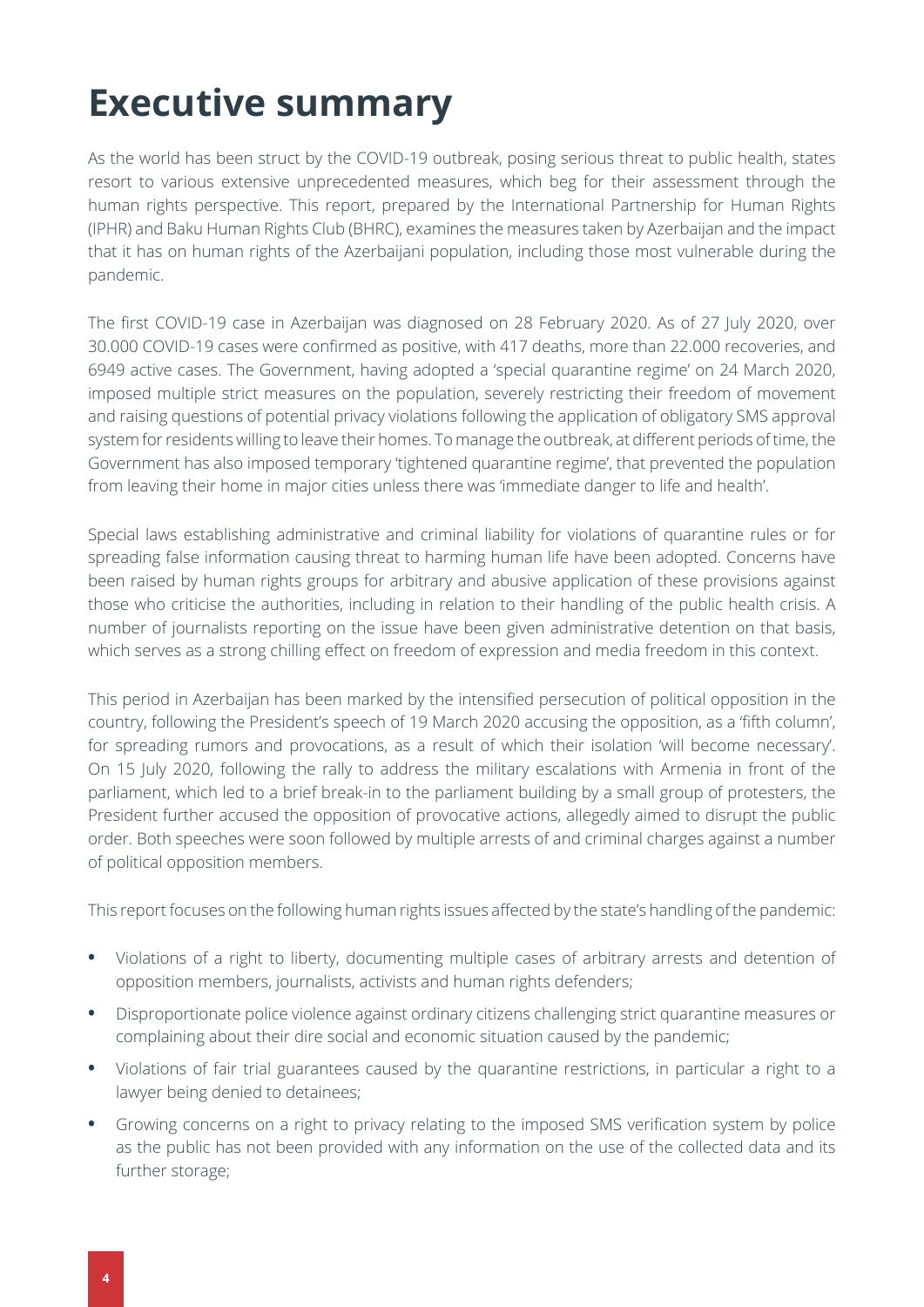- **•** Restrictions on freedom of expression and a right to impart information in particular, stemming from the newly adopted legislation in the context of pandemic, and the persecution of critical voices for their opinions and reporting;
- **•** Restrictions of a right to freedom of assembly, including in relation to residents protesting the authorities' failure to provide them with the promised financial support;
- **•** Impact on health care and health workers in the country;
- **•** Impact on property and housing during the pandemic;
- **•** Impact on social and economic rights of the population, and the Government's response to the crisis;
- **•** A right to education, in particular of those living in rural areas where Internet connection and access to technologies is severely limited;
- **•** Impact on most vulnerable groups, such as victims of domestic violence, LGBTI community, prisoners, elderly people, and ethnic minority groups

# <span id="page-4-0"></span>**Introduction**

### **Brief country information**

Azerbaijan is the biggest country in the South Caucasus region, with around 10 million inhabitants, bordering Russia and Georgia to the north, Iran to the south, Armenia to the west and the Caspian Sea to the east. According to its Constitution, Azerbaijan is a secular democratic republic, with a strong presidential governing system. Its population consists of 96% Muslims, of which approximately 65% is Shia and 35% Sunni, with the remaining 4% shared among other religions. Since its independence from the Soviet Union, Azerbaijan is ruled by the Aliyev family. Except for the first year of independence, when the country's leadership was in the hands of Abulfaz Elchibey, elected in generally fair and free elections in 1992, the country's power was seized by Heydar Aliyev, the former leader of the Azerbaijan Communist Party and the leader of the KGB branch in Azerbaijan in 1993. A new 1995 Constitution has further cemented a strong presidential system, setting a legal and institutional framework for the President's institute, as the head of the executive power, with only nominal independence of the judiciary or the legislative power. The election of the incumbent President Ilham Aliyev, the son of Heydar Aliyev, in 2003 has allowed the Aliyev family to maintain its rule in the country to date. Azerbaijan's first post-Soviet parliamentary elections in 1995, described as not free and unfair by independent observers, secured a majority of seats for the Yeni Azerbaijan Party, which has remained the ruling party since then, chaired by Ilham Aliyev.<sup>1</sup> In September 2016, his wife Mehriban Aliyeva was appointed to a newly created position of a Vice President of Azerbaijan, a second constitutional office in the country.

Rich in oil and gas resources, Azerbaijan is yet to ensure strong economic and social welfare to its citizens. With the vast oil and gas resources managed under tight grip of the country's leadership, marked by widespread corruption and mismanagement allegations, many Azerbaijanis live in difficult social and economic conditions.<sup>2</sup> Monthly minimum salary is 250 AZN (approx. 130 EUR), with unemployment rate of 5% in 2019. Corruption is widely reported in the health sector and other public sectors, which further affects the population's ability to benefit from social welfare.<sup>3</sup>

2 Azerbaijan is ranked 126th out of 180 countries in Corruption perception Index of Transparency International in 2019 *<https://www.transparency.org/en/countries/azerbaijan>*

<sup>1</sup> Freedom House, Freedom in the World 2002, Azerbaijan *<https://freedomhouse.org/report/freedom-world/2002/azerbaijan>*

<sup>3</sup> *[https://www.transparency.org/en/countries/azerbaijan#](https://www.transparency.org/en/countries/azerbaijan)*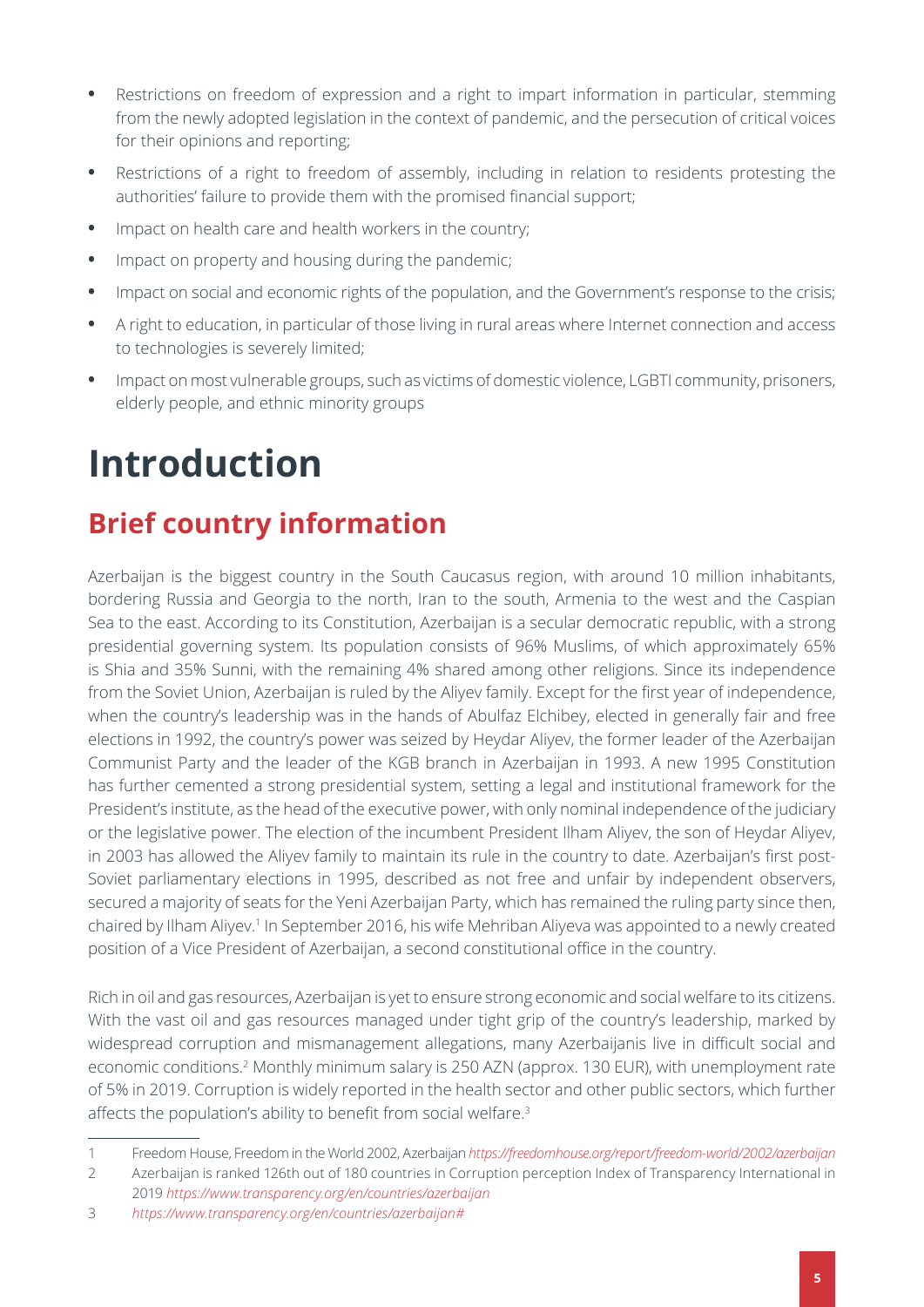A member of the Council of Europe since 2001 and a party to multiple international human rights treaties, Azerbaijan stands out for its poor human rights record and increasingly authoritarian policies towards its critics. Its 2014 crackdown on the civil society landed leading human rights defenders, activists and journalists in prison on trumped up charges, which the European Court of Human Rights has found to be retaliatory for their human rights work and activism.<sup>4</sup> The civil society has not been able to recover since then, due to very restrictive NGO legislation, widely criticised by the international community, and the repression expanded to other forms such as disbarment of human rights lawyers, blocking of critical independent or opposition oriented websites, travel bans against journalists and activists, and the continuing persecution of political opposition.

Against this domestic context, Azerbaijan's handling of the COVID-19 pandemic is marked by the intensified levels of crackdown on the political opposition and other critics through intimidation, arrest and detention, disproportionate police violence in handling violations of the quarantine measures and little to no public scrutiny of the authorities' crisis response due to limited information provided to the public and the de facto censorship over criticism of the authorities' actions.

# **Methodology**

In order to respond to the unfolding human rights crisis across the former Soviet Union (FSU) region, IPHR devised a monitoring tool – an in-depth questionnaire covering civil political, social and economic rights which have potentially been affected by the restrictive measures introduced by the authorities to contain the spread of COVID-19. The monitoring tool provides a framework to assist local civil rights organisations in monitoring the ways in which the authorities respond to the crisis, so that core human rights, especially those of the most vulnerable are protected. The monitoring tool covers following areas on interest:

- 1. Emergency measures
- 2. Right to liberty and security and freedom of movement
- 3. Right to a fair trial
- 4. Prisons and other places of detention
- 5. Right to privacy
- 6. Freedom of assembly and association
- 7. Freedom of expression/access to information
- 8. Health care
- 9. Housing
- 10. Right to water
- 11. Economic and financial response
- 12. Right to education
- 13. Equality and non-discrimination
- 14. People living with disabilities
- 15. LGBTQI persons
- 4 *[https://hudoc.echr.coe.int/](https://hudoc.echr.coe.int/eng#{%22languageisocode%22:[%22FRE%22],%22respondent%22:[%22AZE%22],%22do)...*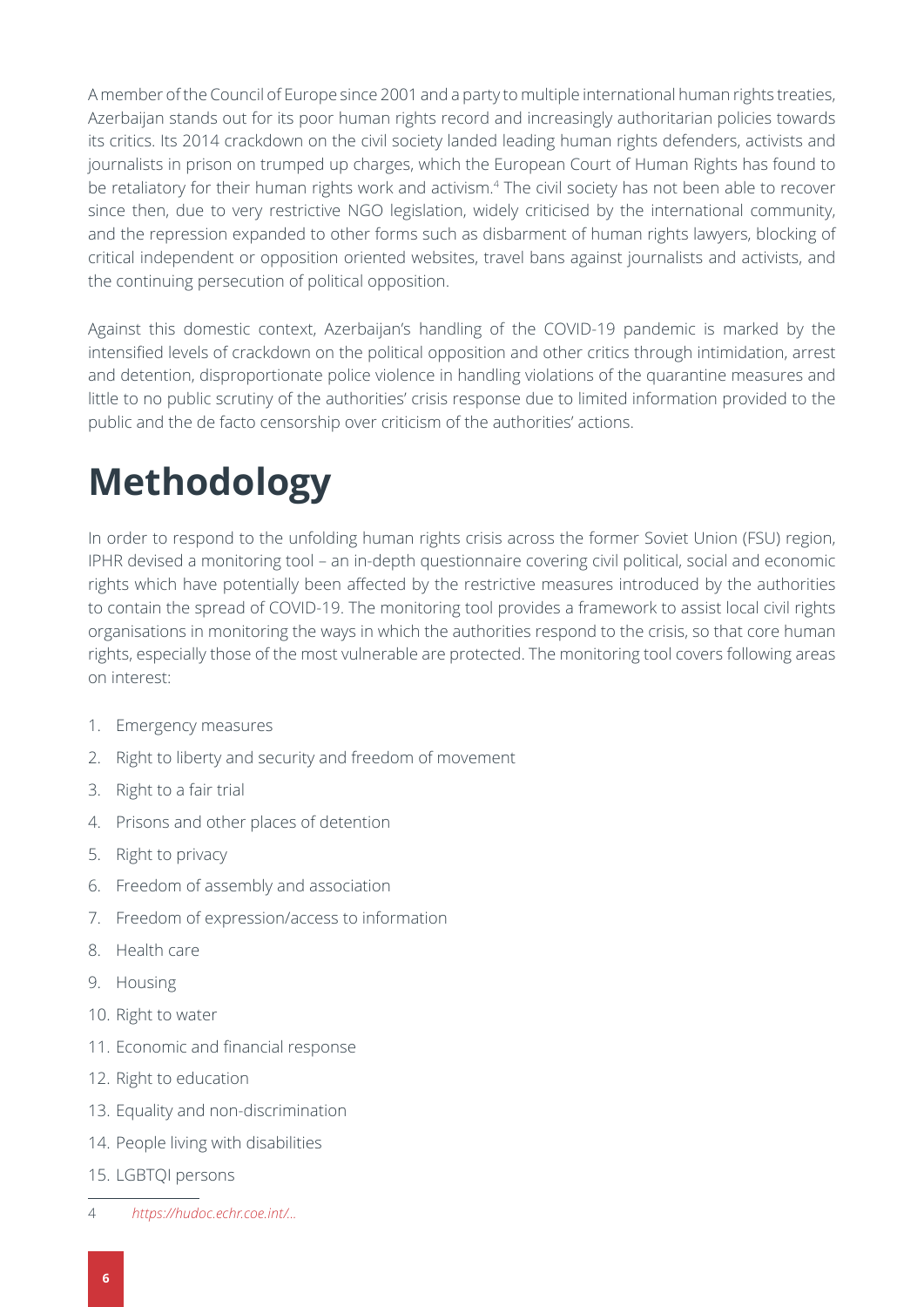- 16. Migrants, ethnic minority groups and xenophobia
- 17. Children, young and older people

Much of the information and data presented in this report has been provided by national focal points – local researchers working with IPHR and local civil society organizations with which IPHR has been collaborating for many years. While collecting the data we paid particular attention to rights violations that occurred exclusively in the context of restrictive measures and policies that were introduced by the local authorities in relation to the COVID-19 response.

The IPHR team analyzed dozens of cases of alleged rights violations reported by local civil society actors and independent media. Statistical data on prevalence of the disease and information about restrictive measures introduced in response to COVID-19 crisis has been obtained from official government sources. Information collected has been analyzed against applicable regional (Council of Europe) and universal (United Nations) standards.

## **COVID 19 in Azerbaijan and the State's response**

**As of 27 July 2020, according to the official data, there are over 30.000 confirmed cases of COVID-19, with 417 deaths, 22684 recoveries, and 6949 active cases in Azerbaijan.<sup>5</sup>**

#### **Normative framework for management of the pandemic and restrictive measures**

On 30 January 2020, in preparation to the spreading pandemic in the world, the Cabinet of Ministers announced that it adopted the 'Action Plan to prevent the spreading of a new corona disease in the Republic of Azerbaijan'. On 27 February 2020, Operational Headquarters under the Cabinet of Ministers, consisting of top officials of relevant government agencies and institutions, were established to monitor the situation and prevent the threat of coronavirus disease in the territory of Azerbaijan through preventive and urgent measures, and a revised action plan was adopted.6 On 28 February 2020, the Cabinet of Ministers adopted a decision No. 73-1 "On The Rules for quarantine-organization, prevention and other necessary measures in case of a threat of emergence or spread of infectious, parasitic and mass non-communicable diseases."7 These two executive decrees appear to form the normative basis for the Government's response to the pandemic crisis, however, according to local human rights groups, neither of the acts are available to the public to date, in violation of the domestic law requiring decisions of the Cabinet of Ministers to be published within 72 hours after their adoption, raising concerns over the public's ability to effectively scrutinise the Government's actions.

On 28 February 2020, the first COVID-19 case was diagnosed in Azerbaijan, with a few more the following day, all individuals who came from Iran, following which the border with Iran was closed for two weeks. Soon after, temporary border closures with Georgia, Russia and Turkey were put in place. Since 5 April 2020, entry and exit to the territory of the Republic of Azerbaijan by land and air, except for cargo

<sup>5</sup> *[www.koronavirusinfo.az](http://www.koronavirusinfo.az)*

<sup>6</sup> *<https://cabmin.gov.az/az/article/788/>*; *<https://cabmin.gov.az/az/article/680/>*

<sup>7</sup> *<https://cabmin.gov.az/az/document/4363/>*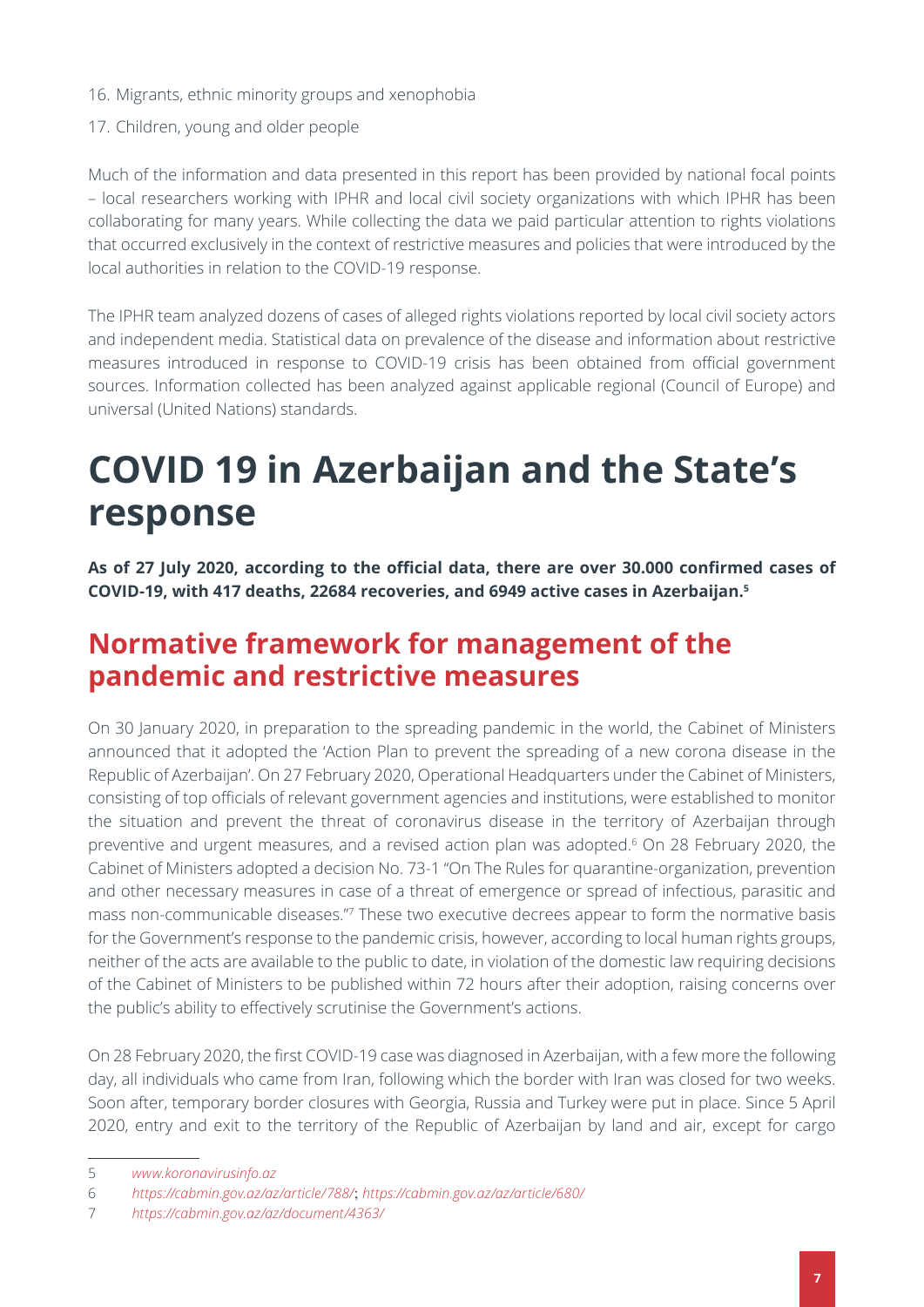transportation, have been suspended. The suspension remains valid until 1 August 2020 for further review.<sup>8</sup>

Following the Action Plan, first measures were introduced on 3 March 2020 to suspend activities of all educational institutions in the country. On 14 March 2020, the Government implemented further measures such as postponement of all mass events in the country, suspension of activities in indoor public places such as cinemas, theatres and gyms, prohibition of wedding parties and mourning ceremonies (except for funerals), limited and strictly defined working hours for restaurants, cafes and bars, prohibitions to visit patients in medical institutions, limitations on business trips abroad, and prohibition for state officials and health workers to leave the country without an official permission.

### **'Special quarantine regime'**

On 24 March 2020, as cases continued to grow, a 'special quarantine regime' was introduced by the Cabinet of Ministers to address the pandemic in the country, which was later extended until May 31, June 15, 5 July, 20 July and 31 August 2020.<sup>9</sup> This regime was put in place in accordance with the Law on Sanitary and Epidemiological Safety, which allows the Government to apply special labor, education, movement, transportation conditions and regimes in the event of a threat of the emergence or spread of infectious, parasitic, mass non-communicable diseases.10

The status of this regime raises questions of its constitutionality as it is not defined in any domestic laws and falls outside the scope of the Constitution and the relevant laws on emergency situations. Unlike in the case of emergency situations, this special regime introduced by a decree of the Cabinet of Ministers is not subject to parliamentary supervision or constitutional review.

Under this regime, the Government enforced a series of restrictions on the population limiting their freedom of movement, such as restrictions on entry to and exit from certain areas, including capital Baku, suspension of public transportation, prohibition for people over the age of 65 to leave their homes, prohibition of gatherings of more than 10 people in public places (later reduced to groups of 5 people), a recommendation to keep 2-meters social distancing, with only essential shops and facilities allowed to remain open. This new regime entrusted the Ministry of Internal Affairs to ensure that these regulations are complied with.

From April 4, 2020, everyone, except for those working in certain sectors, such health, social, retail and transport sectors, and having a special permit, was required to send an SMS to a designated number to be able to leave their homes and this was limited to once a day for 2 hours. Anyone wanting to leave their house was required to send an SMS to number "8103" containing the serial number of their ID card or temporary or permanent residence permit and the relevant code indicating the reason for leaving the house. Residents were only allowed to seek for such permission in three instances:

- **•** in cases of urgent medical necessity and scheduled medical appointment,
- **•** for purchase of food and other daily necessities such as medicine, use of banking or postal services, and
- **•** for attending funeral of a close relative.
- 8 *<https://cabmin.gov.az/az/article/900/>*

<sup>9</sup> *<http://e-qanun.az/framework/45155>*, *<http://e-qanun.az/framework/45337>*, *<https://cabmin.gov.az/az/article/942/>*

<sup>10</sup> Article 25 of the Law on Sanitary and Epidemiological Safety, adopted in 1992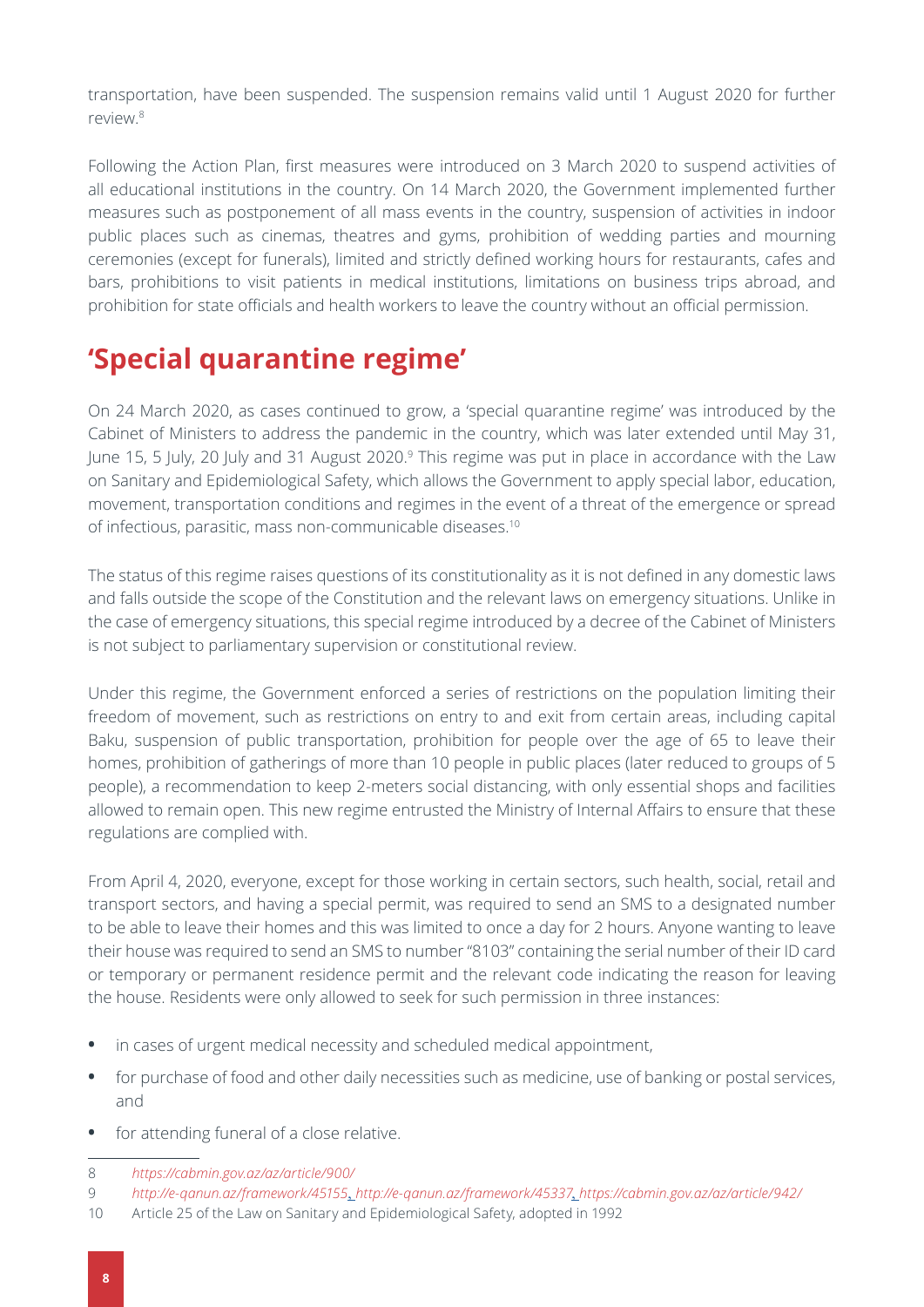As person was allowed to leave the place of stay only upon receiving a positive response. An exemption to this rule was applied in cases of imminent danger to life and health, and if a person was summoned to court or law enforcement agencies. Although it remains unclear if such new regulation enabled mobile phone tracking, according to official reports,11 these SMS notifications were automatically transferred to the police to verify if a person had a permission to leave his/her home. A failure to comply with this rule led to administrative and criminal responsibility, similarly to violations of other quarantine requirements and measures (discussed in the next section below). This rule remained in place until 4 May in some regions and until 18 May in Baku.

On 1 May 2020, the Cabinet of Ministers adopted 'Rules of quarantine control and isolation in case of airborne infectious diseases in the territory of the Azerbaijan Republic' setting out specific rules to be applied during quarantine, such as isolation, self-isolation, placement of individuals in the quarantine places and others.12 The amended version of this regulation of 9 June 2020 stipulates that individuals who fail to abide by the rules will be brought to administrative and criminal liability.<sup>13</sup>

On 31 May, some restrictions were eased or lifted, such as restoring activities of shopping malls and on-site service in restaurants and cafes under certain conditions, however, leaving the majority of restrictions in place. A new compulsory requirement to wear masks was introduced to the public and applied to the special quarantine regime on May 29 along with the existing requirement to maintain social distancing of 1,5-2 meters.<sup>14</sup>

### **'Tightened quarantine regime'**

In early June 2020, as the lifting of some restrictions led to growing numbers of COVID-19 cases, the Cabinet of Ministers introduced two two-day long tightened quarantine regimes, also known as 'full lockdowns', prohibiting people from leaving their homes unless there is 'immediate danger to life and health' in a number of major cities and districts. The first such lockdown, that lasted on 6-8 June 2020, was imposed on the cities of Baku, Sumgait, Ganja, Lankaran, and the Absheron region.The second one was enforced on 14-16 June and was extended to Baku, Sumgayit, Ganja, Lankaran, Absheron, Salyan, Kurdamir, Yekhlakh and Ismayilli regions.15

Similar lockdown was further imposed for the period of 21 June – 6 July allowing residents of Baku, Sumgayit, Lankaran, Yevlakh, Masalli, Jalilabad cities and Absheron district to only leave their home for shopping of food and medicine, or for medical reasons and only when an SMS confirmation is received.16 Duration of such permission to leave is limited to 2 hours per day. Such tightened regulation was further extended until 5 August 2020.17

On 12 June 2020, further regulation was introduced requiring those tested positive for the virus displaying mild symptoms to self-isolate at home and commit to being tracked through a mobile tracking application, which enables authorities to verify his/her location at the place of residence.<sup>18</sup>

<sup>11</sup> *<https://www.digital.gov.az/az/media/press/8103-sms-icaze-sisteminin-fealiyyeti-16-inzibati-erazide-davam-edecek>*

<sup>12</sup> *<http://e-qanun.az/framework/44995>*

<sup>13</sup> *<http://e-qanun.az/framework/45170>*

<sup>14</sup> *<http://e-qanun.az/framework/45105>*

<sup>15</sup> *<http://e-qanun.az/framework/45127>* and *<http://e-qanun.az/framework/45156>*

<sup>16</sup> *<https://cabmin.gov.az/az/document/4517/>*

<sup>17</sup> *<https://cabmin.gov.az/az/article/942/>*

<sup>18</sup> *<https://contact.az/ext/news/2020/6/free/Social/en/124858.htm>* ; *<http://e-qanun.az/framework/45178>*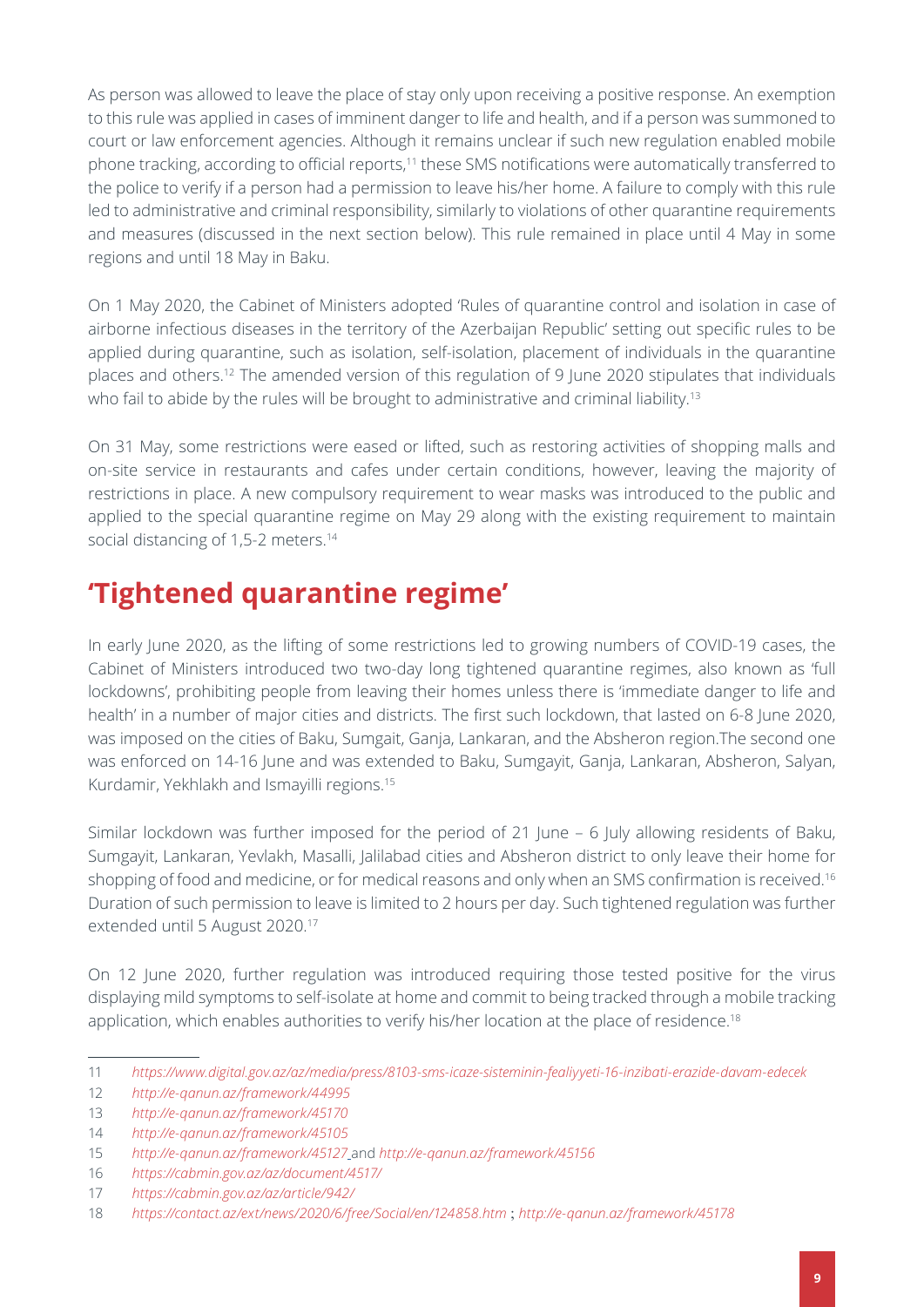#### **Administrative and criminal liability for failure to comply with quarantine rules**

In order to enforce the new regulations, a number of amendments to the domestic legislation have been made to establish both administrative and criminal liability for violations of quarantine measures and other related regulations.

On 17 March 2020, new amendments to the Code of Administrative Offences introduced fines of 100- 200 AZN (approx. 52-104 EUR) to individuals, 1500-2000 AZN (approx. 780-1040 EUR) to officials, or administrative detention amounting up to one-month, and fines of 2000-5000 AZN (approx. 1040- 2600 EUR) to legal entities for breaking 'anti-epidemic, sanitary-hygienic, and quarantine regimes'.<sup>19</sup> This provision was further amended on 2 June 2020 to introduce a 50 AZN (approx. 26 EUR) fine for individuals, 100 AZN (approx. 52 EUR) to state officials and 200 AZN (approx. 104 EUR) to legal entities for failing to comply with the requirement to wear a protective mask.<sup>20</sup>

On 17 March 2020, the Criminal Code was amended to introduce criminal liability to those who commit the aforementioned violations and who cause the spread of the disease or pose a real threat to such spread, with a fine of 2500-5000 AZN (approx. 1300-2600 EUR) or restriction of freedom for up to three years or imprisonment for up to three years. When such acts cause death or other serious consequences due to carelessness, a person shall be punished with imprisonment for the term of three to five years.<sup>21</sup>

The same day, on 17 March 2020, the Parliament amended the Code on Administrative Offences to establish new administrative offences for spreading false information causing threat to harming human life and health, causing significant property damage and increased administrative liability for violation of anti-epidemic, sanitary-hygienic and quarantine regimes.<sup>22</sup> It stipulated fines amounting to 100-200 AZN (approx. 52-104 EUR) to individuals and 1500-2000 AZN (approx. 780-1040 EUR) to officials, or administrative detention of up to one month, and legal entities would be fined in the amount of 2000- 5000 AZN (approx. 1300-2600 EUR). This newly introduced administrative liability was also stipulated in the Law "On Information, Informatization and Information Protection" expanding liability under administrative offence code to false information which threatens to harm human life and health, causes significant property damage, mass violation of public safety, disruption of life support facilities, financial, transport, communications, industrial, energy and social infrastructure facilities or leads to other socially dangerous consequences.<sup>23</sup>

These rules do not specify circumstances of application such as the nature of the offence, the circumstances characterizing the offender, the degree of his guilt, property status, as well as mitigating and aggravating circumstances, which are to be taken into consideration and account. This results into wide discretion of law enforcement agencies in interpreting and applying the rules, and raises issues of proportionality of the sanctions. For example, in practice, many individuals were fined with 100 AZN (approx. 52EUR) for alleged violations of the Code of Administrative Offences regardless of the circumstances of each case. According to official reports, during the period of 1 April 2020 – 13 April 2020, traffic police officers fined 16,483 road users in accordance with Article 211 of the Code of Administrative Offenses for violating anti-epidemic regime, sanitary-hygienic and quarantine regimes

<sup>19</sup> Article 211 of the Code on Administrative Offences *<http://e-qanun.az/framework/44785>*

<sup>20</sup> Article 211 of the Code on Administrative Offences, *<http://e-qanun.az/framework/45088>*

<sup>21</sup> Article 139 of the Criminal Code *<http://e-qanun.az/framework/44784>*

<sup>22</sup> Article 211 of the Code of Administrative Offences *<http://e-qanun.az/framework/44785>*

<sup>23</sup> *<http://e-qanun.az/framework/44788>*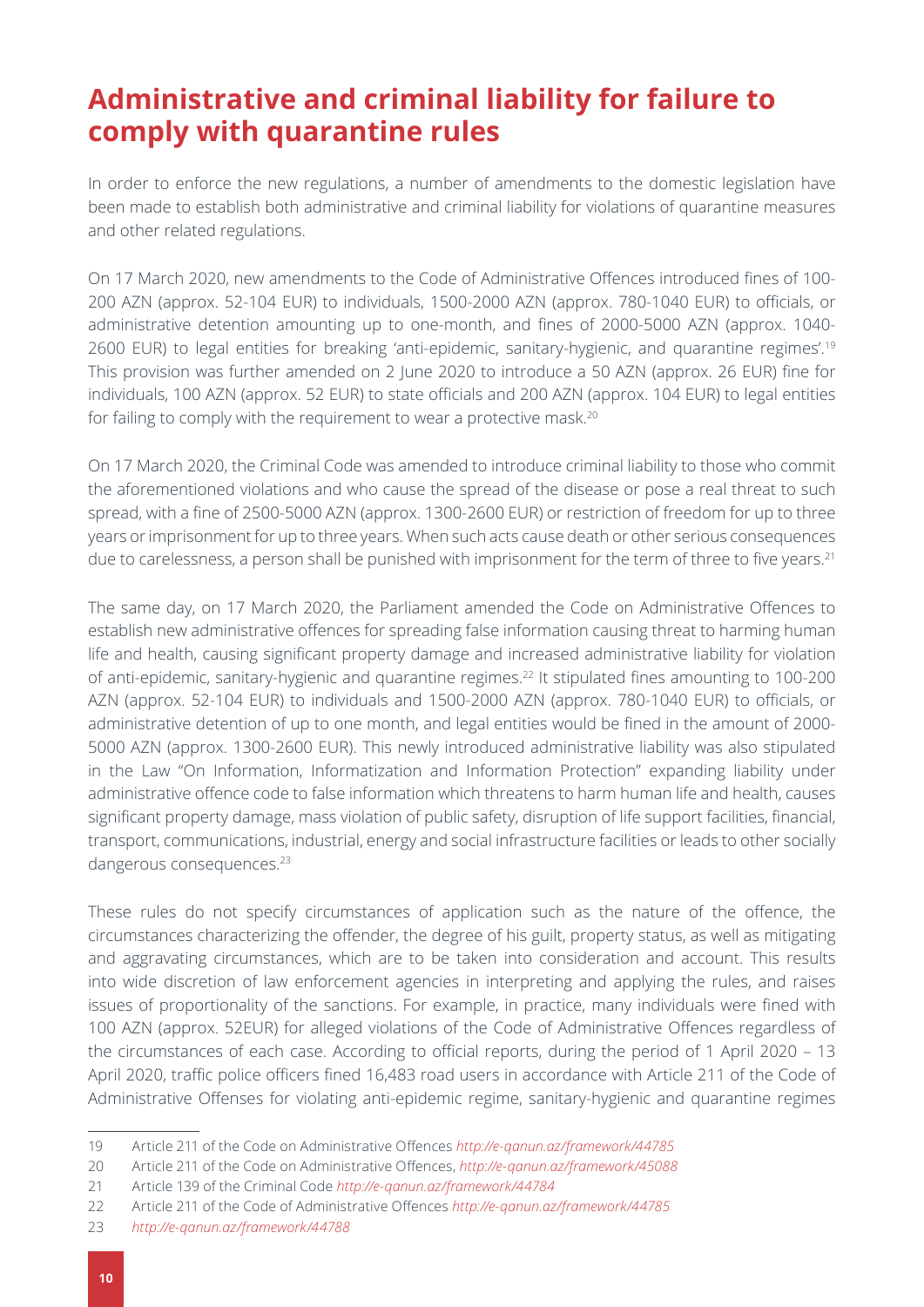with a fine of 100 AZN.<sup>24</sup> Furthermore, on 7 July 2020, a domestic court ruled that the police obtained a right to issue fines for quarantine related offences from 14 April 2020 only, meaning that all fines issued before this date are deemed groundless.

In another instance, on 3 June, Baku residents Tatyana Ulankina, Ramin Bakhishov, Allahverdi Imanguliyev, Shirzad Shirzadov and Taleh Bakhshiyev were detained in the Baku Metro for allegedly attempting to resist police officers to comply with the lawful demands of the special quarantine regime. A criminal case was launched under Articles 139-1 (violation of anti-epidemic, sanitary-hygienic or quarantine regimes when there is a real threat of the spreading of the disease or the actual spreading of the disease) and 221 (hooliganism) of the Criminal Code, and the investigation. The video from the metro train that appeared on social media shows that there was a minor dispute between one person and two police officers in the metro over the wearing of a protective mask, which the person claimed he had and others joined to support him.<sup>25</sup>

On 21 July 2020, the Ministry of Internal Affairs published information that administrative measures were taken against 195,000 people for violating the rules of the special quarantine regime during the period of 1 April – 20 July 2020.26 According to the Ministry, 788 people were arrested and 193,560 were fined, including 17,820 people fined for not wearing medical masks.

## <span id="page-10-0"></span>**Impact on human rights**

As many countries across the world are putting enormous efforts to protect the public from the pandemic, the authorities in Azerbaijan will also come into history for using the pandemic as a pretext to continue their harassment of opposition groups and further clamp down on critical voices and expression of dissatisfaction by the public of the Government's policies and actions. Such an approach from the leadership was clear since the outset of the crisis. In his annual Novruz speech on 19 March President Ilham Aliyev addressed the nation with a warning that 'traitors' and representatives of a 'fifth column' who spread rumours and provocations will not be tolerated and that the isolation of representatives of the fifth column will become a 'historical necessity' in case of a need to declare a state of emergency.<sup>27</sup> Although a state of emergency has never been declared, the 'special quarantine regime' and its measures enforced instead *de facto* amounts to a state of emergency. Cases of journalists, political opposition members and online critics of the Government's handling of the crisis being harassed soon grew in numbers. On 15 July 2020, commenting on the rally of 14 July outside the parliament and the brief occupation of the parliament building to protest military escalations with Armenia, President Aliyev accused the opposition as a 'provocative group' that aimed to disrupt public order.<sup>28</sup> He called the opposition the fifth column, which is 'worse than Armenians' and that 'this cannot continue', following which a new wave of arrests of opposition members ensued.

Growing police violence against residents in cases of suspected violations of the quarantine rules or those protesting the rules or the difficult socio-economic situation is increasingly observed across the country as public concerns grow.

<sup>24</sup> *<https://dyp.gov.az/?/az/news/view/733/>*

<sup>25</sup> *<https://www.moderator.az/news/328311.html>*

<sup>26</sup> *<https://report.az/daxili-siyaset/karantine-emel-etmeyen-193-minden-artiq-sexs-mesuliyyete-celb-edilib/>*

<sup>27</sup> *[https://azertag.az/en/xeber/Message\\_of\\_congratulation\\_of\\_President\\_Ilham\\_Aliyev\\_to\\_the\\_people\\_of\\_Azerbaijan\\_on\\_](https://azertag.az/en/xeber/Message_of_congratulation_of_President_Ilham_Aliyev_to_the_people_of_Azerbaijan_on_the_occasion_of_Novruz_holiday_VIDEO-1444323?__cf_chl_jschl_tk__=eadcb70adff69cb3170e2619012886a53eed9c4b-1584646182-0-AWHWVfmbH6eisVK_UcnS-LwkevEt09N0OJYfK0_cAfe3561kxwLyeDVT7bBR0fIUvgBRNibeyd2FEslqk0HvaC7zjSFCqbtiTW5qzSHPLYieNCPe7qEiaIp0GS414JFfqAW6CcoVXugkeJj54pw1Qs3hBjvJdkkX51MVjWz0WKLhi10Gb2DNvUFbCOzhEbTnbxKkgK4vi9ARD-GRkVw_7P8yh6NJpj0ad8LC4gR6iZgM0JFBDJIjI2SB9QDaSvMcoV0qDLARLVzk1bozvERl1E4K-inXCQpTkxVH_vIVjKV5e-dJNhEDQSvaI7FmwDhzCbuSNFnHCAKJ3TnhcYwR068F--bHhgQh-KOa2IIA9cH9_t07rTLvI0cxQIT7mkgqvErp2YM6oA56UNCK5PFSFYCm9nq4EUSmuPTYql8jY9wTQki5eHhWfcqrFAzVZFdFLkB_etfPcZCB9kSXub4a_mM) [the\\_occasion\\_of\\_Novruz\\_holiday\\_VIDEO-1444323?\\_\\_](https://azertag.az/en/xeber/Message_of_congratulation_of_President_Ilham_Aliyev_to_the_people_of_Azerbaijan_on_the_occasion_of_Novruz_holiday_VIDEO-1444323?__cf_chl_jschl_tk__=eadcb70adff69cb3170e2619012886a53eed9c4b-1584646182-0-AWHWVfmbH6eisVK_UcnS-LwkevEt09N0OJYfK0_cAfe3561kxwLyeDVT7bBR0fIUvgBRNibeyd2FEslqk0HvaC7zjSFCqbtiTW5qzSHPLYieNCPe7qEiaIp0GS414JFfqAW6CcoVXugkeJj54pw1Qs3hBjvJdkkX51MVjWz0WKLhi10Gb2DNvUFbCOzhEbTnbxKkgK4vi9ARD-GRkVw_7P8yh6NJpj0ad8LC4gR6iZgM0JFBDJIjI2SB9QDaSvMcoV0qDLARLVzk1bozvERl1E4K-inXCQpTkxVH_vIVjKV5e-dJNhEDQSvaI7FmwDhzCbuSNFnHCAKJ3TnhcYwR068F--bHhgQh-KOa2IIA9cH9_t07rTLvI0cxQIT7mkgqvErp2YM6oA56UNCK5PFSFYCm9nq4EUSmuPTYql8jY9wTQki5eHhWfcqrFAzVZFdFLkB_etfPcZCB9kSXub4a_mM)...*

<sup>28</sup> *<https://oc-media.org/azerbaijani-opposition-hit-with-new-arrests-following-aliyev-speech/>*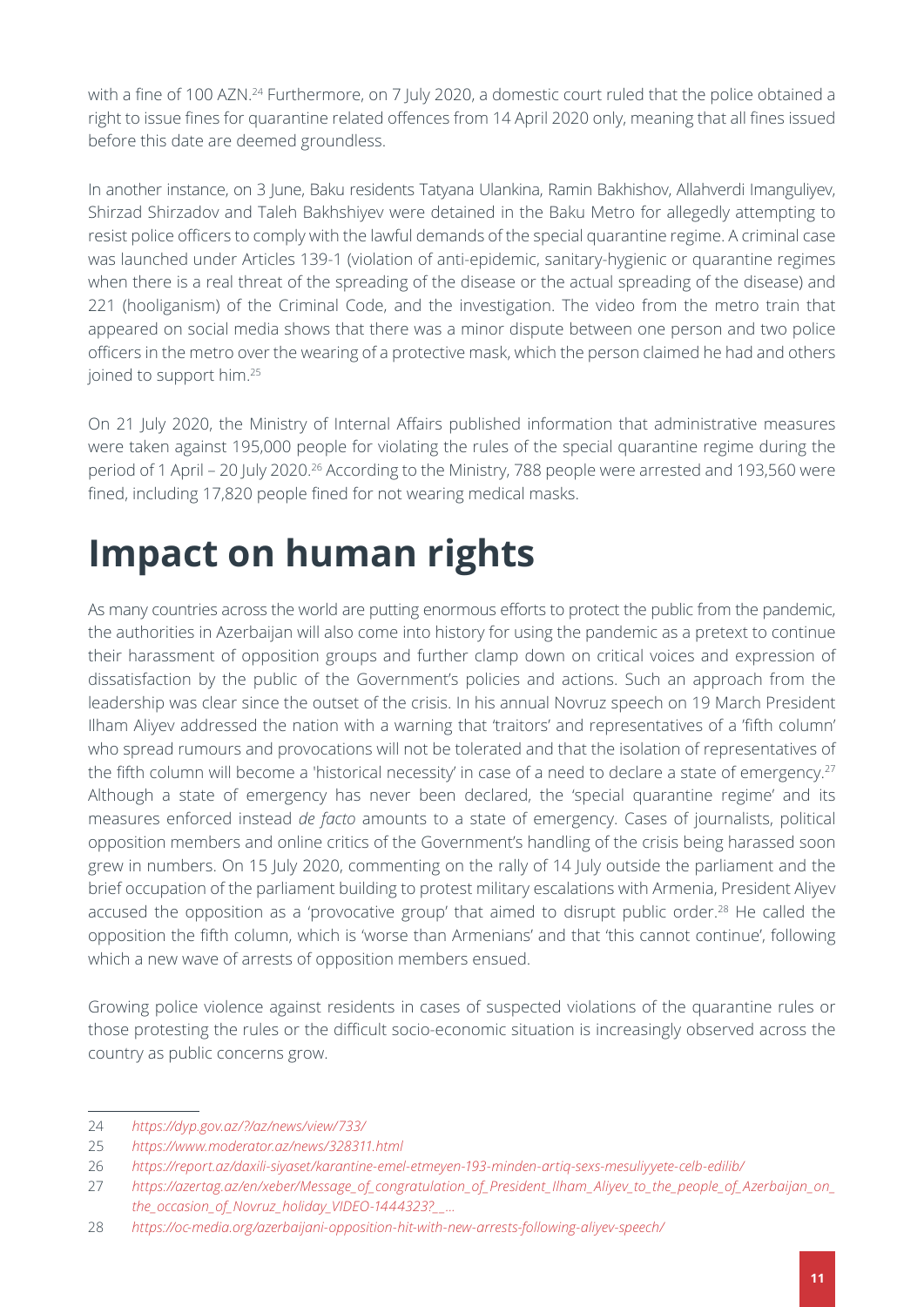This Chapter of the report documents various human rights violations and heavy social and economic impacts on various groups of the society observed since the beginning of the pandemic in Azerbaijan.

### **Impact on a right to liberty**

#### **PERSECUTION OF OPPOSITION, JOURNALISTS AND OTHER CRITICS THROUGH ARRESTS, DETENTION AND OTHER JUDICIAL HARASSMENT**

The Azerbaijani Government used the pandemic period to intensify its pressure on its political rivals and critical voices, or those who publicly expressed their critical opinions on the handling of the COVID-19 crisis in the country. Since March 2020, dozens of members of opposition political parties, journalists and activists were subjected to various administrative and criminal charges and were deprived of liberty and sentenced to prison terms, administrative detention or threatened with such punishment in police stations. Among those cases are the following:<sup>29</sup>

- **•** On 21 March 2020, Samir Babayev, a member of the opposition Muslim Unity Movement, was arrested while distributing medical masks and information brochures about COVID-19 outside a central metro station in Baku and was sentenced to administrative arrest for one month
- **•** On 22 March 2020, three days after the President's Novruz speech, Tofig Yagublu, a member of the National Council and the opposition Musavat Party was detained in relation to what appeared to be a fabricated car incident. The next day, he was charged with hooliganism (Article 221.3 of the Criminal Code) and sentenced to three months in pre-trial detention following accusations of a couple in a car that Yagublu allegedly attacked them with a screwdriver. In court, Tofig Yagublu pleaded not guilty and said his arrest was politically motivated. On 19 June, his pre-trial detention was extended to two more months, awaiting trial. Tofig Yagublu is a former political prisoner and was arrested in 2013 and sentenced on bogus charges of instigating violence, and released following a presidential pardon in 2016. In November 2015, the European Court of Human Rights found his detention illegal.<sup>30</sup>
- **•** On 31 March 2020, human rights defender Elchin Mammadli was arrested and his home was searched. He was subsequently accused of possessing stolen jewelry, which Mammadli believes was placed by the police during the search in his house. The same day, he was sentenced to 3-month pre-trial detention. Mammadli argues it is linked to his human rights work as he was arrested several days after publishing a critical report on the human rights situation in Azerbaijan. If convicted, he faces imprisonment for a term of two to five years.
- **•** In April 2020, Zamin Salayev, a member of the Azerbaijan Popular Front Party (APFP) and an activist of the party's Salyan district branch, was convicted under charges of slander and insult (Articles 147.2 and 148 of the Criminal Code) and sentenced to 2 years and 3 months in prison. On January 10, 2020, a video was shared on YouTube showing Zamin Salayev arguing with police officer Hamza Azizov who accused him of raping a woman in the Salyan district. H. Azizov did not deny the accusation but instead told Salayev that the political activist had no right to question him on this matter because the woman's relatives did not file a complaint. Salayev was arrested and charged on the basis of a complaint from a police officer.

<sup>29</sup> Cases of journalists are covered in the section 'Impact on freedom of expression' below

<sup>30</sup> Yagublu v Azerbaijan, Appl. No. 31709/13, 5 November 2011, available at *<http://hudoc.echr.coe.int/eng?i=001-158506>*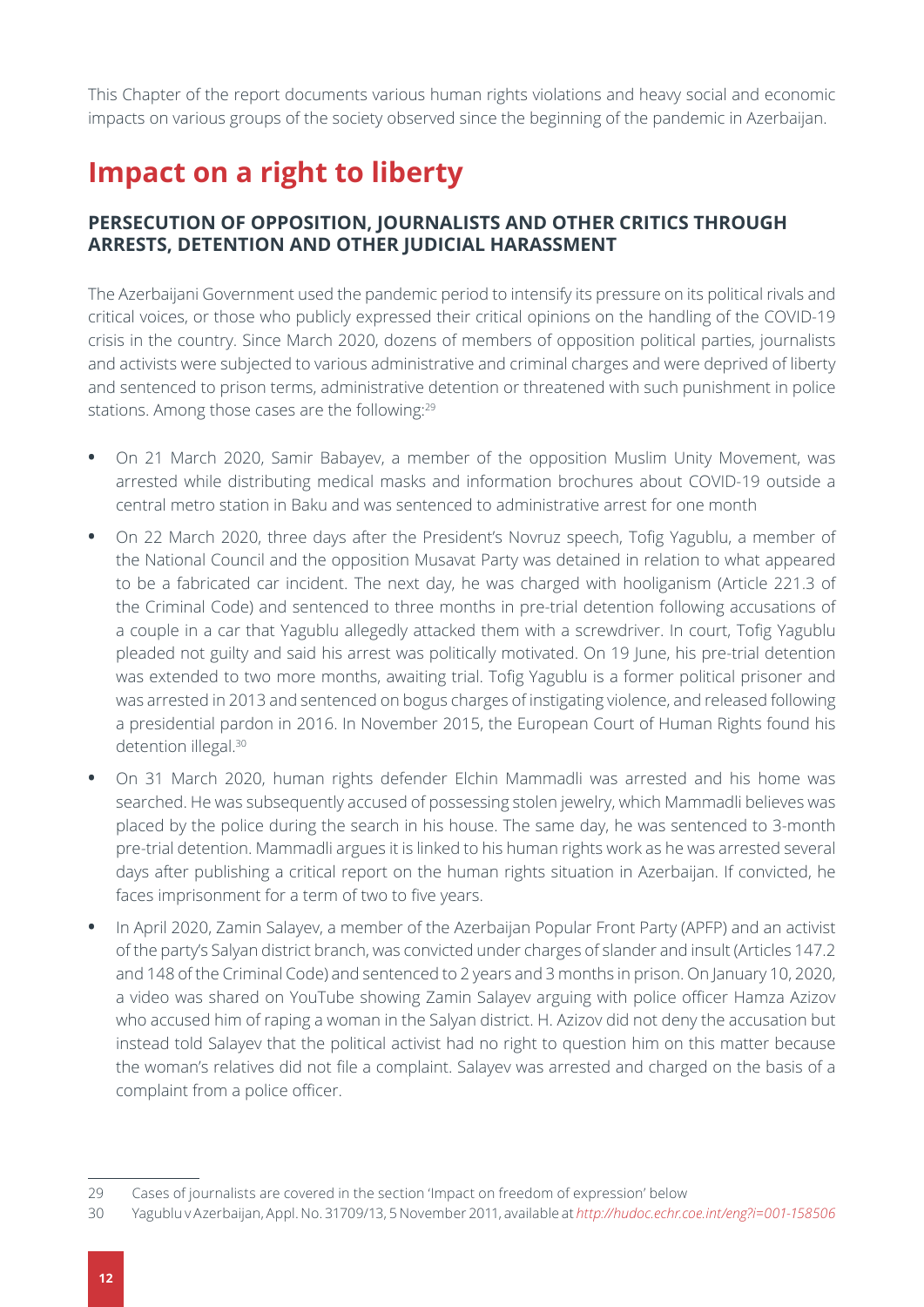- **•** On 16 May 2020, Azerbaijan Popular Front Party activist Niyamaddin Ahmadov was charged with financing of terrorism (Article 214-1 of the Criminal Code) and put in pre-trial detention for four months. The investigation body accused Ahmadov of receiving money from another opposition member from abroad to finance terrorism. In court, Ahmadov denied the accusation, claiming that the person who sent him money from abroad repaid his debt. Ahmadov is the bodyguard of Ali Karimli, the leader of the APFP. On 15 April, he was detained for violating the quarantine regime and sentenced to 30 days of administrative detention.
- **•** On 25 May 2020, activist Fuad Ismayilov has been arrested and put into pre-trail detention for two months under charges of drug possession (Article 206 of the Code of Administrative Offences). Fuad Ismayilov became well known for exposing the fraud in the early parliamentary elections on February 9. As a member with an advisory vote of the precinct election commission in the 32<sup>nd</sup> Surakhani third constituency, he posted a video documenting election violations at the precinct, following which he was removed from the precinct by force by police officers. After the election, he wrote on the wall of the building at the opposite of the Central Election Comission "Phew, Mazi!", thus expressing a protest against the head of the CEC, Mazahir Panahov, for refusing to consider complaints of fraud during the election.
- **•** On 25 May 2020, the Sabirabad district court sentenced the assistant to the head of the Azerbaijan Popular Front Party, Faig Amirli, to 15 days of administrative arrest. He was found guilty for petty hooliganism (Article 510 of the Code of Administrative Offences). Over a month earlier, on April 8, he was given 30 days administrative arrest on charges of violating the quarantine regime. He considers his arrest politically motivated.
- **•** On 16-24 July 2020, Asif Yusifli, Seymur Ahmadov, Bakhtiyar Imanov, Ramid Naghiyev, Ismayil Hasanov, Ayaz Maharramli, Baba Suleymanov, Jeyhun Novruzov, Mahabbat Naghiyev, Elvin Mammadov, Telman Seyfullayev, members of the APFP were arrested by the police and accused of committing crimes envisaged in Articles 186.2.1 (deliberate destruction or damage of property with causing damage to a victim in the large scale), 233 (organization of action promoting infringement of a social order or active participation in such actions) and 315.1 (resistance or application of violence concerning the representative of authority) of the Criminal Code relating to the rally that took place in front of the Parliament on 14 July 2020. The Nasimi district court sentenced all detainees to 3-month pre-trial detention as criminal investigation continues. During the spontaneous and overall peaceful rally that mobilized more than ten thousand people in support of military operations with neighboring Armenia, a small group of people entered the parliament building and damaged a police car prompting a forceful response from riot police. The rally was dispersed with water cannons and pepper gas shortly after. APFP claims that the authorities are using the incident that took place during the rally to further persecute its members.
- **•** On 16 July 2020, Mahammad Imanli, a member of APFP, and Mehdi Ibrahimov, a son of Mammad Ibrahim, deputy of APFP Chairman, were arrested by the police and accused of violating antiepidemic, sanitary-hygienic or quarantine regimes when there is a real threat of the spreading of the disease or the actual spreading of the disease, thereby committing a crime envisaged in Article 139-1 of the Criminal Code for their participation in the rally. On 20 July 2020, Nasimi district court issued decisions to place them in 3-month pre-trial detention.
- **•** On 24 July 2020, Fuad Gahramanli, deputy chair of APFP was arrested under charges of violent seizure of power or violent deduction of power, violent change of the constitutional system of the state envisaged in Article 278 of the Criminal Code. The Nasimi district court put him to 3-month pre-trial detention.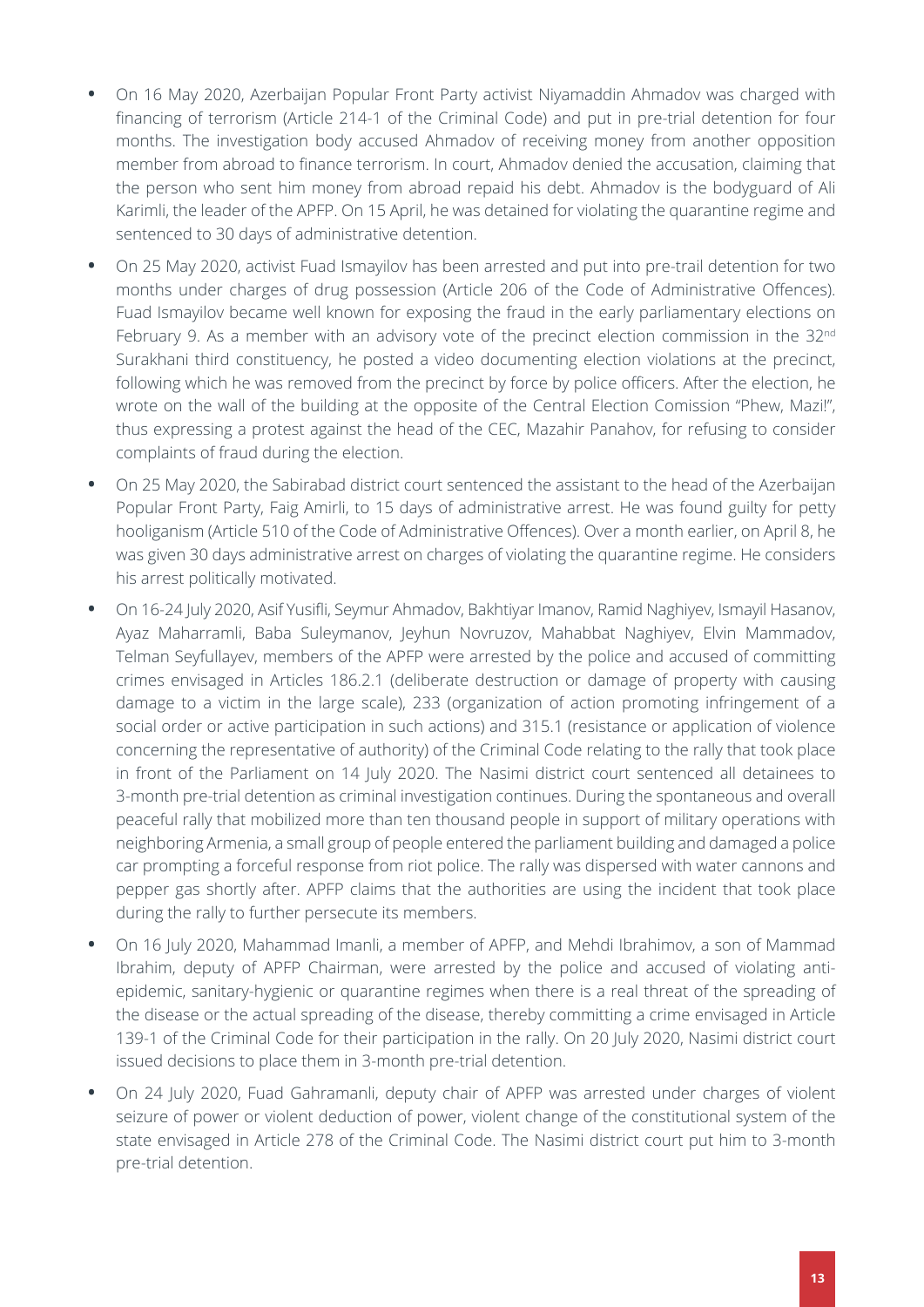#### **Impact on prohibition of ill-treatment: disproportionate police violence against ordinary citizens**

On 6 June 2020, during the first enhanced quarantine regime in Baku of 4-6 June, the police arrested a resident in front of his apartment in a residential area of the city in relation to his failure to comply with the quarantine rules. Protesting the arrest, some of the residents threw garbage on the policemen through the windows of their apartments.<sup>31</sup> Two days later, in the early morning of 8 June 2020, the Yasamal police department, together with Special Riot Police Regiments, conducted an operation in the Yasamal district of Baku and arrested at least a dozen civilians allegedly connected with the earlier incident that took place on 6 June. The publicly available video footages document that the police forcibly entered private apartments in the early morning and arrested these individuals in their home, with some of them being taken by force naked and without being given an opportunity to put on clothes.<sup>32</sup> Some of the detainees reported that they were slapped and insulted by the police during the arrest.<sup>33</sup>

In the police station, most of them were handed administrative detention under charges of deliberate disobedience of a police order varying from 10 to 30 days. Some of them appealed their detention to the Baku Appeal Court, however, their appeals have been dismissed.

On 8 June 2020, at the end of the same day, one of the detainees, Elvin Suleymanov, was released and gave an interview to Meydan.TV news website that he was released to allow him to go home and convince his mother to accept the police apology, or otherwise he would be taken back to a police station<sup>34</sup>. He also said that he and other detainees were ill-treated by police, and marks of injuries were clearly visible on his head, face, ear and other parts of his body. Lawyer Javad Javadov who interviewed him and who represented his brother Karim Suleymanov requested the Office of the Prosecutor General to launch an investigation into the ill-treatment allegations. Three days later, on 11 June 2020, the Presidium of the Azerbaijan Bar Association issued a warning to the lawyer Javad Javadov for allegedly 'forming a wrong opinion in the public' about the incident, following his sharing of the interview of his client about allegations of ill-treatment in police custody online.<sup>35</sup>

The incident caused massive public outcry on the social media. Such excessive use of force by the police is representative of the systemic structural problem in Azerbaijan's law enforcement system. The European Committee for the Prevention of Torture and Inhuman or Degrading Treatment of Punishment of the CoE (CPT) concluded in 2018 that 'torture and other forms of physical ill-treatment by the police and other law enforcement agencies, corruption in the whole law enforcement system and impunity remain systemic and endemic'.36

<sup>31</sup> *<https://www.youtube.com/watch?v=8HfHkVxXqwE>*

<sup>32</sup> *<https://www.youtube.com/watch?v=lWiVPc2HHmg>*

<sup>33</sup> *<https://www.facebook.com/watch/?v=257957358750431;https://www.facebook.com/watch/?v=576925239877190>*

<sup>34</sup> *<https://www.youtube.com/watch?v=tFXk91jr9kA>*; *[https://www.facebook.com/](https://www.facebook.com/photo?fbid=3797006826983152&set=pcb.3797013910315777)*

*[photo?fbid=3797006826983152&set=pcb.3797013910315777](https://www.facebook.com/photo?fbid=3797006826983152&set=pcb.3797013910315777)*

<sup>35</sup> *<https://barassociation.az/news/580>*

<sup>36</sup> *[https://www.coe.int/en/web/cpt/-/azerbaijan-torture-impunity-and-corruption-highlighted-in-new-anti-torture](https://www.coe.int/en/web/cpt/-/azerbaijan-torture-impunity-and-corruption-highlighted-in-new-anti-torture-committee-publications)[committee-publications](https://www.coe.int/en/web/cpt/-/azerbaijan-torture-impunity-and-corruption-highlighted-in-new-anti-torture-committee-publications)*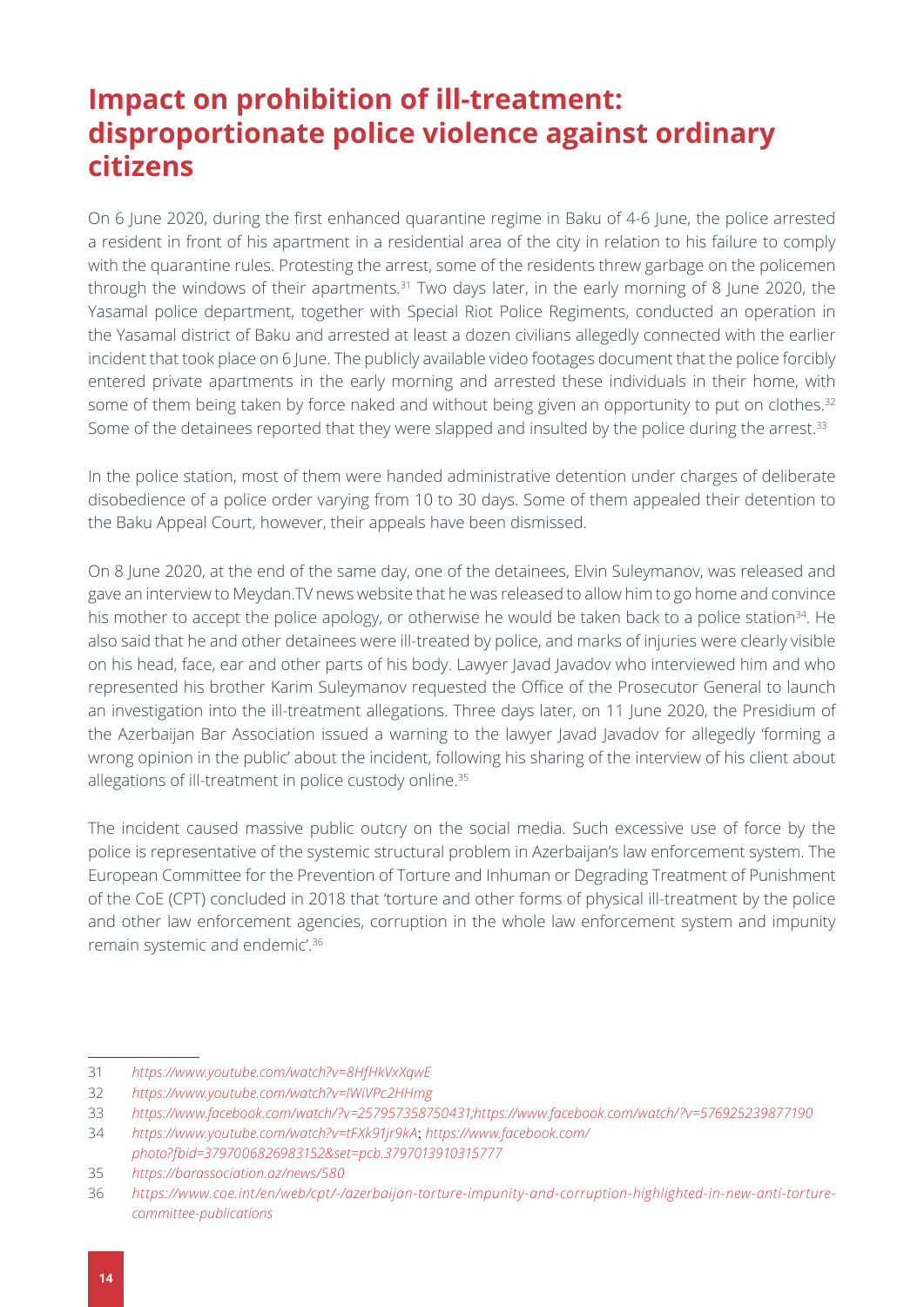#### **Impact on fair trial guarantees**

On 19 March 2020, in light of the pandemic, domestic courts were recommended by the Supreme Court to temporarily postpone all court proceedings except for cases where urgent consideration is necessary, such as administrative detention, application or extension of restrictive measures, or measures to secure a claim, among others. Administrative courts were advised to conduct proceedings without oral hearings. Court proceedings in civil and commercial disputes should be conducted through the Electronic Court information system. All courts restored their activities on 18 May 2020.

In the above reported cases of administrative detention and criminal proceedings, the accused political opposition members, activists, journalists and human rights defenders were provided timely access to courts, however, reported being denied effective judicial oversight of deprivation of their liberty. The domestic courts baldly upheld the position of the police or the prosecution and failed to effectively address the defence arguments. As during ordinary times, the judiciary failed to play an effective role in guaranteeing fair trial rights to those detained during the COVID-19 restrictive environment.

Some of the detainees reported being denied or otherwise interfered with their right to access a lawyer, a right that forms a fundamental part of fair trial guarantees. On 11 April 2020, lawyer Nemat Karimli was not allowed to meet with activist Agil Humbatov, a member of Popular Front Party who was placed in the Psychiatric Hospital No. 1 in the Mashtaga settlement of Baku.

On 27 April 2020, lawyer Elchin Sadigov was not allowed to meet his client Zamin Salayev, a APFP member, detained in the Baku Pre-Trial Detention Center despite the fact that he provided all the necessary documents for such a visit to be authorised.

In administrative detention cases, the arrested individuals are often brought before the court without a presence of a lawyer or in a presence of a state appointed lawyer when effective legal representation is not ensured. Among such recent cases are the cases of APFP members arrested during 16-24 July 2020 in relation to the rally held in front of the parliament on 14 July 2020, as well as the journalists arrested in April 2020 (see relevant sections of the report for further details on these cases).

#### **Impact on a right to privacy**

The imposed SMS verification system requiring citizens willing to leave their home during the quarantine regime to notify police raises serious privacy concerns. It requires everyone who wants to leave their home for groceries or medicine, or for medical services to notify the police and obtain permission to leave their home for up to two hours. Such a system was introduced twice, on 5 April-15 May, and on 21 June – 5 July and 6 July – 20 July and 21 July – 5 August. Although the official aim of such a system is to manage the disease spread by limiting the movement of residents, the public was not provided with any information as to how the data gathered through the SMS notification system is used and managed. No information on the legal regulations relating to such data collection was published, nor was any information given on how this data will be stored or dealt with once the purpose of the system is achieved. Critical voices further fear that this information can be arbitrarily used against them to track their location and eventually restrict their liberty or otherwise retaliate for their criticism. Although such a restrictive measure serves a legitimate purpose to protect public health, it must be introduced in line with the rule of law and democratic principles in times of emergency, which were not respected in this instance because this restrictive emergency measure on rights and freedoms was introduced by executive's decree, without any parliamentary oversight.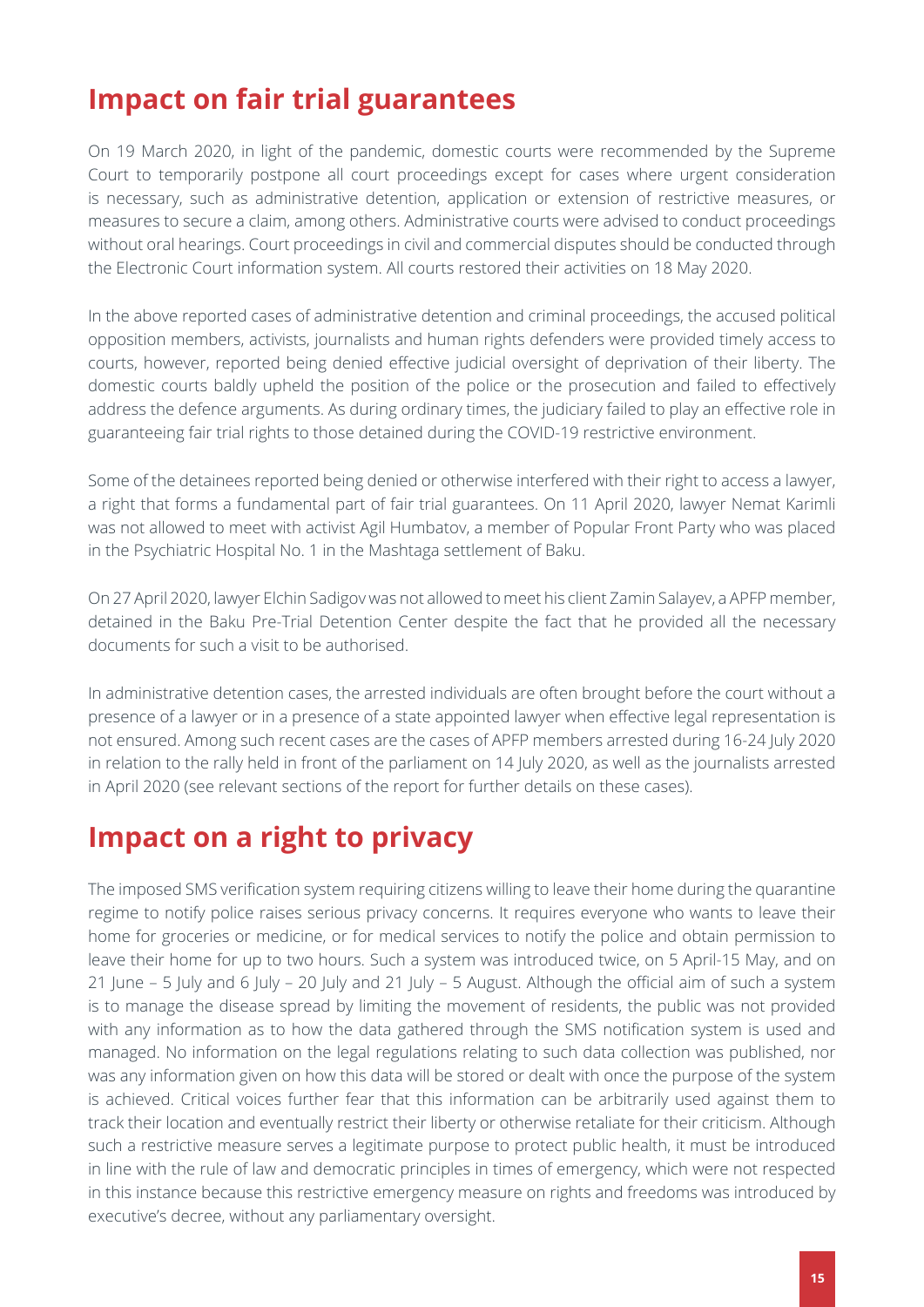It was reported that during the first period, on 5 April – 18 May 2020, 36,184,000 SMS were sent by citizens to obtain permission to leave their home.<sup>37</sup>

#### **Impact on freedom of expression and a right to impart information**

As in ordinary circumstances, freedom of expression has been under great pressure during the pandemic period in Azerbaijan. Azerbaijan is notorious for its very repressive environment for journalists and media outlets despite its constitutional and international obligations to protect and promote freedom of expression in the country. It was ranked 166<sup>th</sup> out of 180 countries in Reporters Without Borders' 2019 World Press Freedom Index.

On 17 March 2020, in the context of the fight against disinformation related to the COVID-19 pandemic, the Parliament amended the Law on Information, Informatization, and Protection of Information prohibiting the publication of 'false information' 'that results in damage to life and health of people, significant property damage, mass violation of public security, violation of activity of life support objects, financial, transport, communication, industrial, energy and social infrastructure, and that poses threats to the occurrence of other socially dangerous consequences'.<sup>38</sup> It obliges the owner of any internet information resource to prevent the publication of such information online. The publication of information that might cause other situations that are dangerous to the public was also prohibited. The Parliament further introduced an administrative penalty - a fine of 500 AZN - 1500 AZN for individuals, 1500 AZN - 2500 AZN for legal persons, and one-month administrative arrest for individuals - for distributing such 'false information' online. According to official records, since the enactment of the new law, 10 people have been put under administrative arrest for allegedly spreading false information on social networks, 18 people have been fined and 127 people have been issues a warning.<sup>39</sup> Article 388-1 of the Code of Administrative Offences was further introduced establishing administrative liability for placement of false information or failure to prevent publication of such information.<sup>40</sup>

Although the need to fight false information during a pandemic emergency is necessary, such vaguely worded amendments as to what constitutes 'false information' or information 'dangerous to the public' raises serious concerns of arbitrary and abusive application of provisions against those who may report and criticise the authorities for their handling of the pandemic in the country's repressive context for media freedom. It is likely to have a chilling effect on those who would otherwise dare to express their opinions on social networks, where independent debates on issues of public interest mainly take place in Azerbaijan. The new amendments drew the concern of the OSCE Representative on Freedom of the Media who noted that such new provisions 'should not impede the work of journalists and their ability to report on the pandemic.'41

On 2 April 2020, the Cabinet of Ministers announced in its decision that mass media workers were allowed to move freely on the basis of service cards or a certificate of employment during the special quarantine period<sup>42</sup>. Although not provided for in the decision, the Cabinet of Ministers later warned that this privilege could only be granted to individuals associated with a media outlet under a service

<sup>37</sup> *[https://apa.az/az/sosial\\_xeberler/SMS-icazsi-alanlarin-v-icazee-govazda-qeydiyyatdan-kecnlrin-sayi-aciqlanib-587187](https://apa.az/az/sosial_xeberler/SMS-icazsi-alanlarin-v-icazee-govazda-qeydiyyatdan-kecnlrin-sayi-aciqlanib-587187)*

<sup>38</sup> *<http://e-qanun.az/framework/44788>*

<sup>39</sup> *<https://lent.az/news/345588>*

<sup>40</sup> *<http://e-qanun.az/framework/44785>*

<sup>41</sup> *<https://www.rferl.org/a/azerbaijan-s-coronavirus-disinformation-law-could-curb-press-freedom-osce-says/30509266.html>*

<sup>42</sup> *<https://cabmin.gov.az/az/document/4364/>*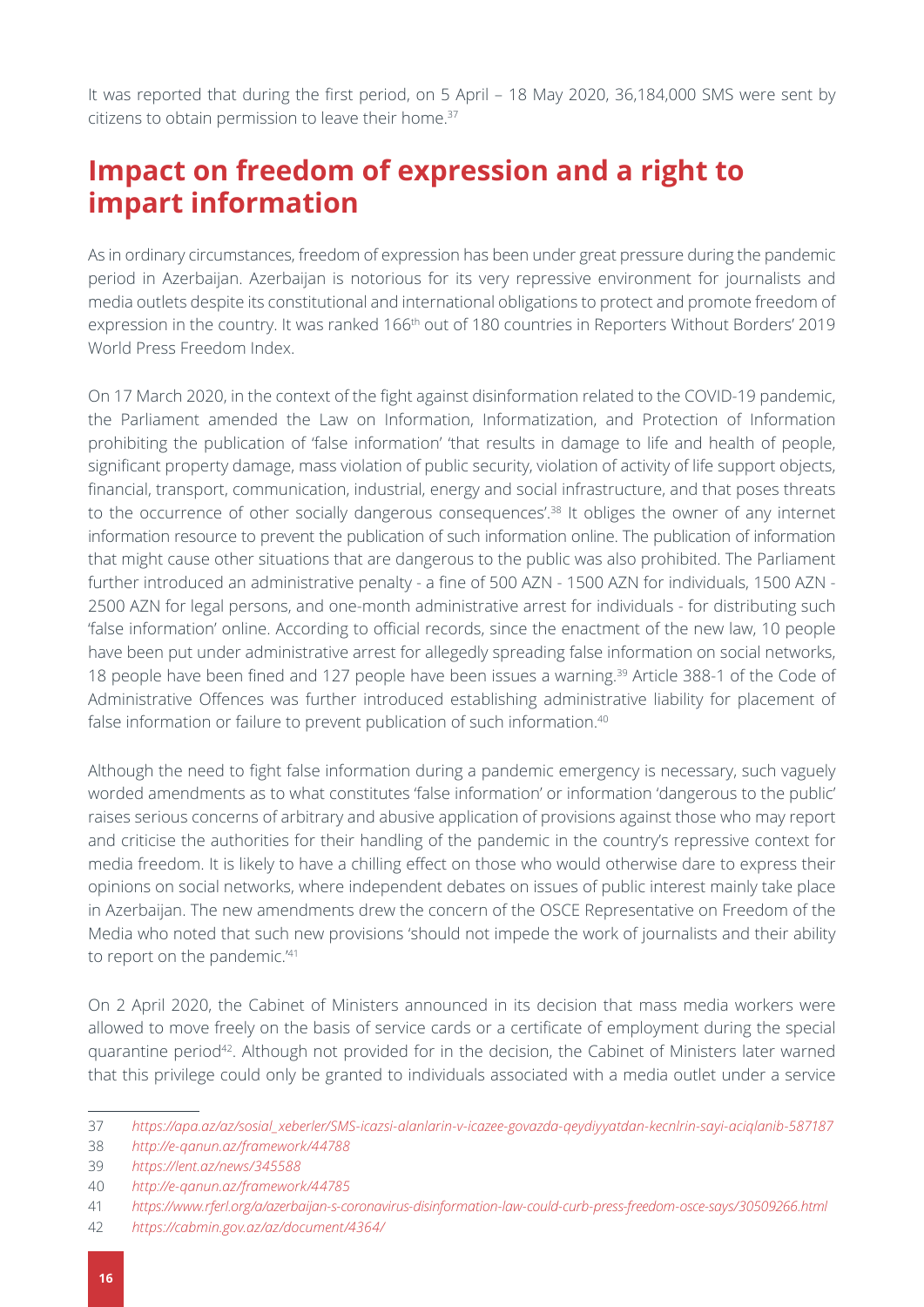contract. This effectively hindered the capacity of freelance journalists and independent reporters and bloggers to collect and impart information to the public during this period.<sup>43</sup> As it is the free will of every journalist to choose their contractual arrangement, either through an employment contract or as a freelance reporter, the authorities should create conditions for journalists to carry out their professional activities. There should be no restrictions or obstacles to the collection, preparation, and dissemination of information as part of their work. This is of particular concern as many independent journalists and reporters, critical of the authorities and their policies, work on a freelance basis because independent or opposition media outlets have long been under severe pressure of the authorities and prevented operating effectively. Such an unjustified and discriminatory restriction is in violation of the right to impart information, protected both by the Constitution of Azerbaijan and international human rights treaties, signed by Azerbaijan, such as the European Convention on Human Rights and the United Nations International Covenant on Civil and Political Rights.

Journalists reporting on issues of public interest, including those related to the pandemic, are being subjected to administrative and criminal charges, threats of prosecution and other types of harassment. At the time of this report's publication, four journalists, Araz Guliyev, Elchin Ismayilli, Ziya Asadli and Polad Aslanov, remain in prison following their criminal conviction in relation to their critical reporting.

Among the most recent cases are the following:

- On 6 February 2020, Elchin Hasanov, a journalist working in Mingachevir city, was detained by the police and taken to the Mingachevir City Police Department. The reason for the journalist's detention was the videotaping of the meeting of Aydin Mirzazadeh, the parliamentary candidate of the ruling New Azerbaijan Party (NAP) from the Mingachevir Constituency No. 47, with voters in Mingachevir House of Culture. The journalist was first removed from the hall without any clear grounds and was then detained by the police. It is only after giving an explanation to the police that the journalist was released.
- **•** On 11 February 2020, Mustafa Hajibeyli, editor of the website "*[bastainfo.az](http://bastainfo.az/)*", who was detained by the police during the protest in front of the Central Election Commission (CEC), was physically attacked by the police. The editor said he was detained and taken to a police car, in which three people punched and kicked him in the face. He was released the same day.
- **•** On 14 March 2020, a criminal case was opened against Tazakhan Miralamli, an employee of the Azadlig newspaper, under Article 221 (hooliganism) of the Criminal Code, on the basis of a complaint by Azerbaijani citizen Ata Abdullayev, who identifies himself as a video blogger and is known to be a person close to the Government. Abdullayev claimed that the journalist punched him during a visit to the Khojaly monument on 26 February. On 19 June 2020, the Khatai District Court of Baku sentenced Tazahan Miralamli to one year of restraint of liberty. The Court also ordered Mirlamli to wear an electronic bracelet and has prohibited him from leaving his place of residence from 23:00 to 07:00.
- **•** On 18 March 2020, a group of people demanding the release of Mubariz Mansimov, a businessman arrested in Turkey, held a rally in front of the Turkish Embassy in Baku. The police dispersed the demonstrators and attacked several journalists who were reporting on the gathering. RFE/RL journalist Ramin Deko and a freelancer journalist Tabriz Mirzayev were among the physically attacked journalists. Their equipment was either confiscated or broken. Journalist Nurlan Gahamanov was also subjected to police pressure for his reporting. The journalists complained to the Ministry of Internal Affairs about the illegal actions of the police.

<sup>43</sup> *<http://www.turan.az/ext/news/2020/4/free/Interview/en/123392.htm>*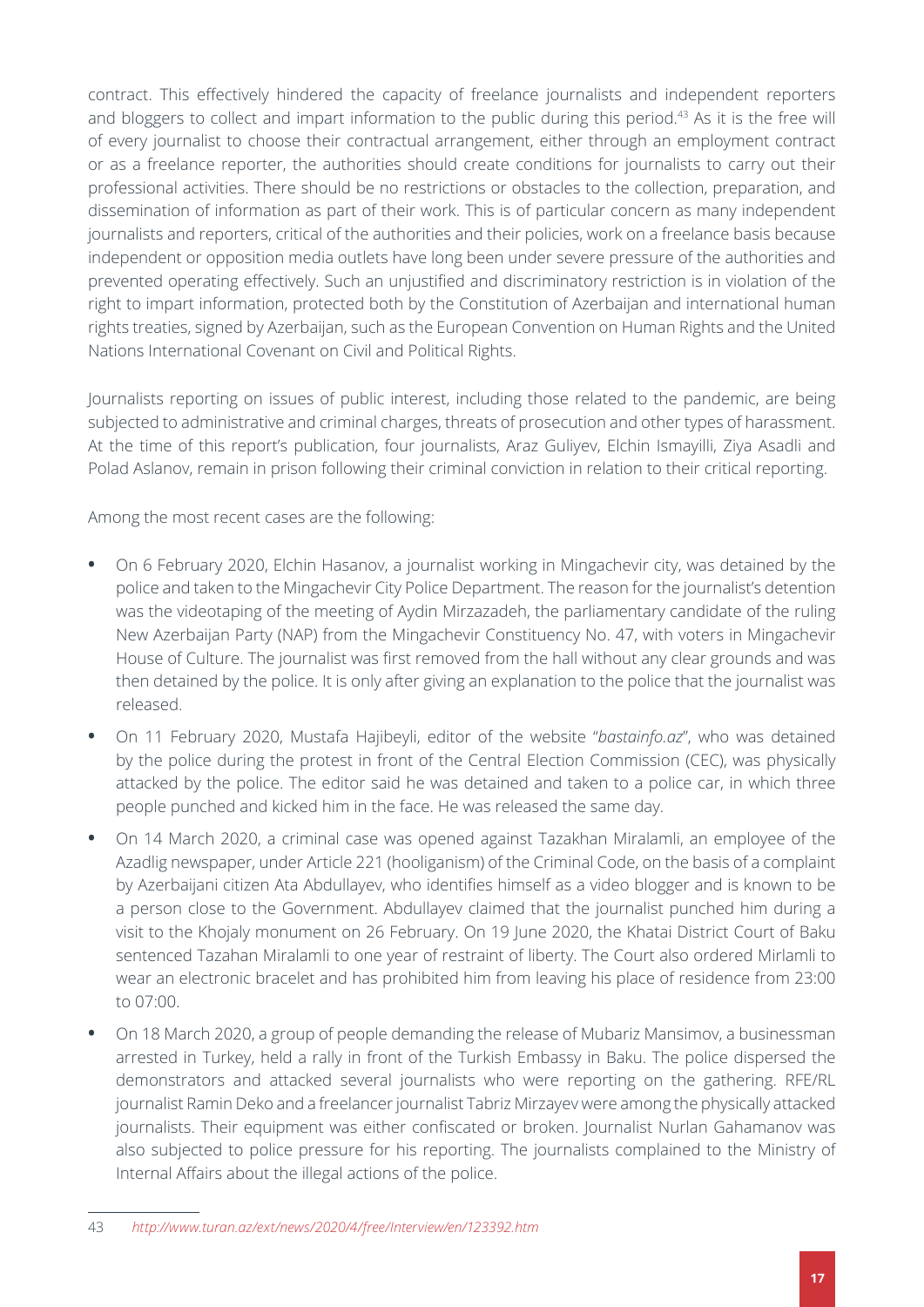- **•** In April 2020, journalists Ibrahim Vazirov, Mirsahib Rahiloghlu, Elgun Gencimsoy and Natig Izbatov were arrested and respectively placed under 25, 20, 20 and 30 days of administrative detention.All of them have been critical of the authorities during the pandemic and reported on the difficulties faced by the Azerbaijani society. 44, 45
- **•** On 19 April 2020, journalist Teymur Karimov interviewed the Chairman of the Popular Front Party Ali Karimli in his apartment. When leaving his house, he noticed being surveilled by unknown men. Later in the day, while he was pursuing a different story, he was contacted by a man who stated being a Baku resident and had a story to share, which Karimov should report on. When he arrived to the man's house, he was confronted by four men and physically attacked.His laptop and the SD card containing an interview with Ali Karimli were taken and his camera was broken. He argues that the incident is related to his interview with Ali Karimli whose Internet and phone connections were cut off for several days at the time, most likely in the aim to prevent his appearance in the media or social media

#### **Impact on freedom of assembly**

During the quarantine regime period, several peaceful protests took place, mostly addressing social issues in the country:

- **•** On 4 May 2020, a group of local residents gathered in front of the Bilasuvar District Executive Power protesting the fact that they could not get the promised social assistance from the authorities. The protesters attempted to enter the building of the executive power but the police prevented them from doing it. Several people were detained and injured during the protest.<sup>46</sup> Two of them were prosecuted under charges of hooliganism and resistance or use of force against a government official, as stipulated in the Criminal Code, and five others were charged for minor hooliganism.47
- **•** Residents of Garadirnagh village of Barda district held a protest action on 16 May 2020. The reason for the action was the protest against the detention of three people who expressed dissatisfaction with the transfer of a part of the land allocated to the villagers to the authorities. According to the residents, 40 hectares of the 104-hectare pasture allocated by the state were illegally taken from them. The police was called to the area and 14 protesters were detained.
- **•** On May 29, the police arrested more than 50 people who tried to hold a short-term flash mob in connection with the June 1, the International Children's Day. According to the official report, a criminal case was launched against the organizer of the event, Akbar Rahmanov, under the relevant article of the Criminal Code. 50 people were fined under Article 211 of the Code of Administrative Offences.48

<sup>44</sup> *<https://yenisabah.az/azerbaycanda-jurnalist-hebs-olundu>*

<sup>45</sup> *<https://oc-media.org/azerbaijan-arrests-journalists-for-violating-guarantine/>*

<sup>46</sup> *<http://www.contact.az/ext/news/2020/5/free/Social/az/123787.htm>*

<sup>47</sup> *<https://mia.gov.az/?/az/news/view/1453/>*

<sup>48</sup> https://gozetci.az/flesmob-təskilatcisi-barəsində-cinayət-isi-acilib/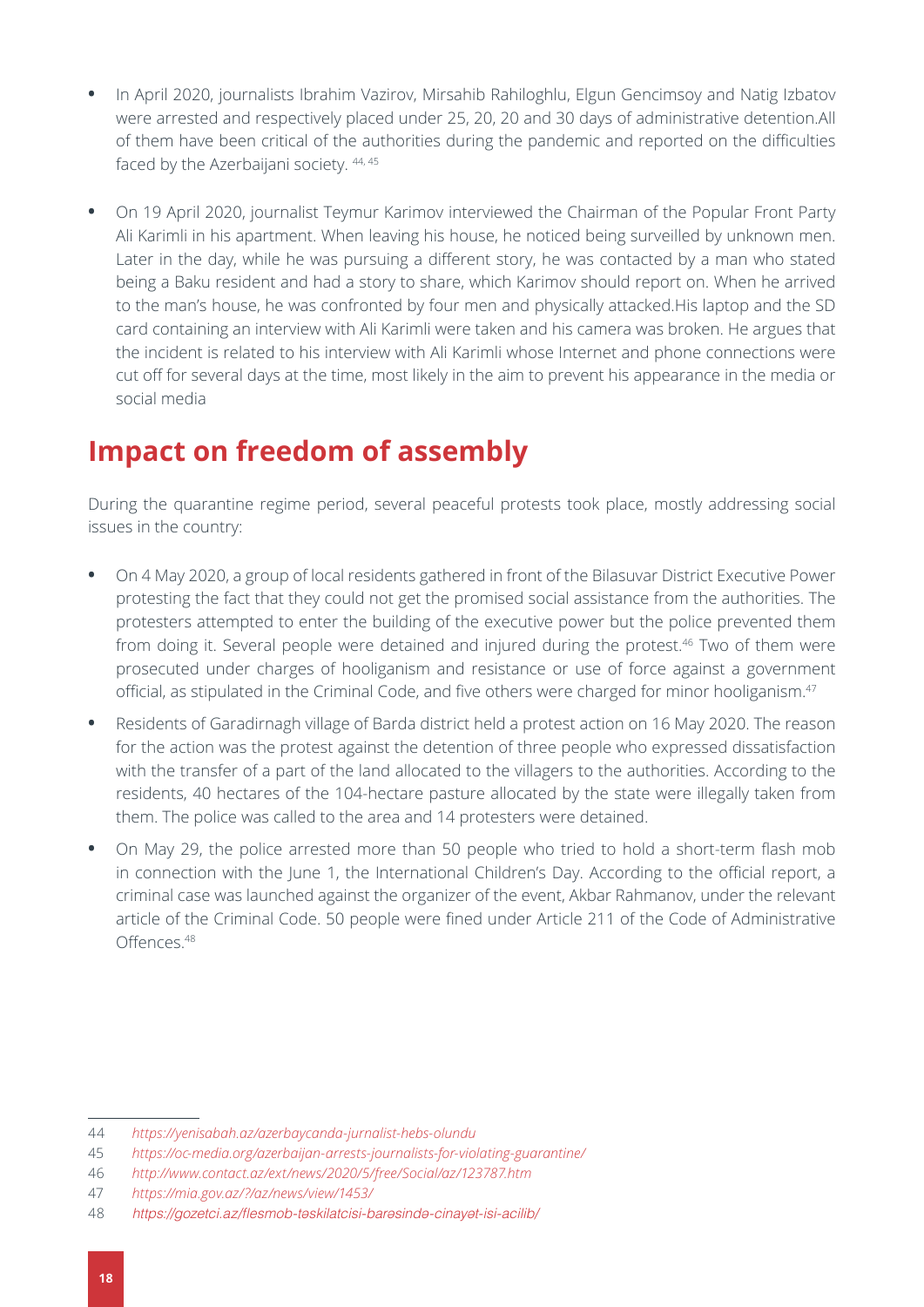### **Impact on health care and health workers**

In Azerbaijan, the dissemination of information related to COVID-19 is subordinated to the Operational Headquarters under the Cabinet of Ministers, established to manage the pandemic in the country. The Headquarters is the only information provider of information on the situation in medical institutions and the health care system during this period, with no alternative, independent information or public debates on the matters available in the public domain. The Headquarters reported that medical institutions have been provided with sufficient personal protective gear and medical equipment needed for the diagnosis and treatment of COVID-19 patients. According to unofficial information provided by health workers, as of 27 July 2020, 35 medical professionals died as a result of COVID-19 in Azerbaijan.

On 19 March 2020, President Ilham Aliyev announced the creation of the Fund to Support Fight Against Coronavirus to increase the measures' effectiveness and to ensure material support to the medical workers providing relevant services. According to this new regulation, the funds, generated from the state budget, shall be used for the remuneration of medical workers and the provision of material assistance to them; the improvement of the infrastructure and material and technical capacity of medical institutions; the formation of medical institutions of special regime; the organization and implementation of control and monitoring; the financing of researches in the medical field; the training of specialists in the medical field; awareness-raising and enlightenment activities; and other measures taken to fight against the coronavirus. According to information available to the public with regards to the Fund, 113,698,929 AZN have been collected for the Fund.<sup>49</sup>

On 7 April 2020, President Ilham Aliyev issued an order to meet the growing demand for medical facilities and medical equipment and to effectively organize the treatment of infected patients within the framework of health measures related to COVID-19. According to this order, the Government built 6 modular hospitals with 200 beds to combat the pandemic.50

At the beginning of the pandemic, the Government promised that it would strengthen health workers' social and economic protection. According to the initial information, the Government declared that it would raise salaries of health workers who are involved in the fight against COVID-19.51 The decision of the Cabinet of Ministers provided that salaries of the following medical workers shall be increased:

- **•** employees carrying out preventive medical measures in the amount of three times the monthly official (tariff) salary;
- **•** medical workers providing emergency medical services, as well as laboratory workers engaged in the examination of biological material, including employees of the Forensic Medical Expertise, the Pathological Anatomy Association, and the Azerbaijan Institute of Food Safety - in the amount of four times the monthly official (tariff) salary;
- **•** employees providing inpatient medical services to patients in the amount of five times the monthly official (tariff) salary.

This temporary arrangement was to be applied for the period from March 1 to June 1.

<sup>49</sup> *<http://covid19fund.gov.az/en/donation>*

<sup>50</sup> *[https://apa.az/en/social-news/AZN-14.8-mln.-allocated-for-the-installation-of-6-modular-hospitals-for-coronavirus-in-](https://apa.az/en/social-news/AZN-14.8-mln.-allocated-for-the-installation-of-6-modular-hospitals-for-coronavirus-in-Azerbaijan-317400)[Azerbaijan-317400](https://apa.az/en/social-news/AZN-14.8-mln.-allocated-for-the-installation-of-6-modular-hospitals-for-coronavirus-in-Azerbaijan-317400)*

<sup>51</sup> *<http://www.aztv.az/az/news/6145/azerbaycanda-bu-tibb-iscilerinin-maasi-bes-defe-artirildi>*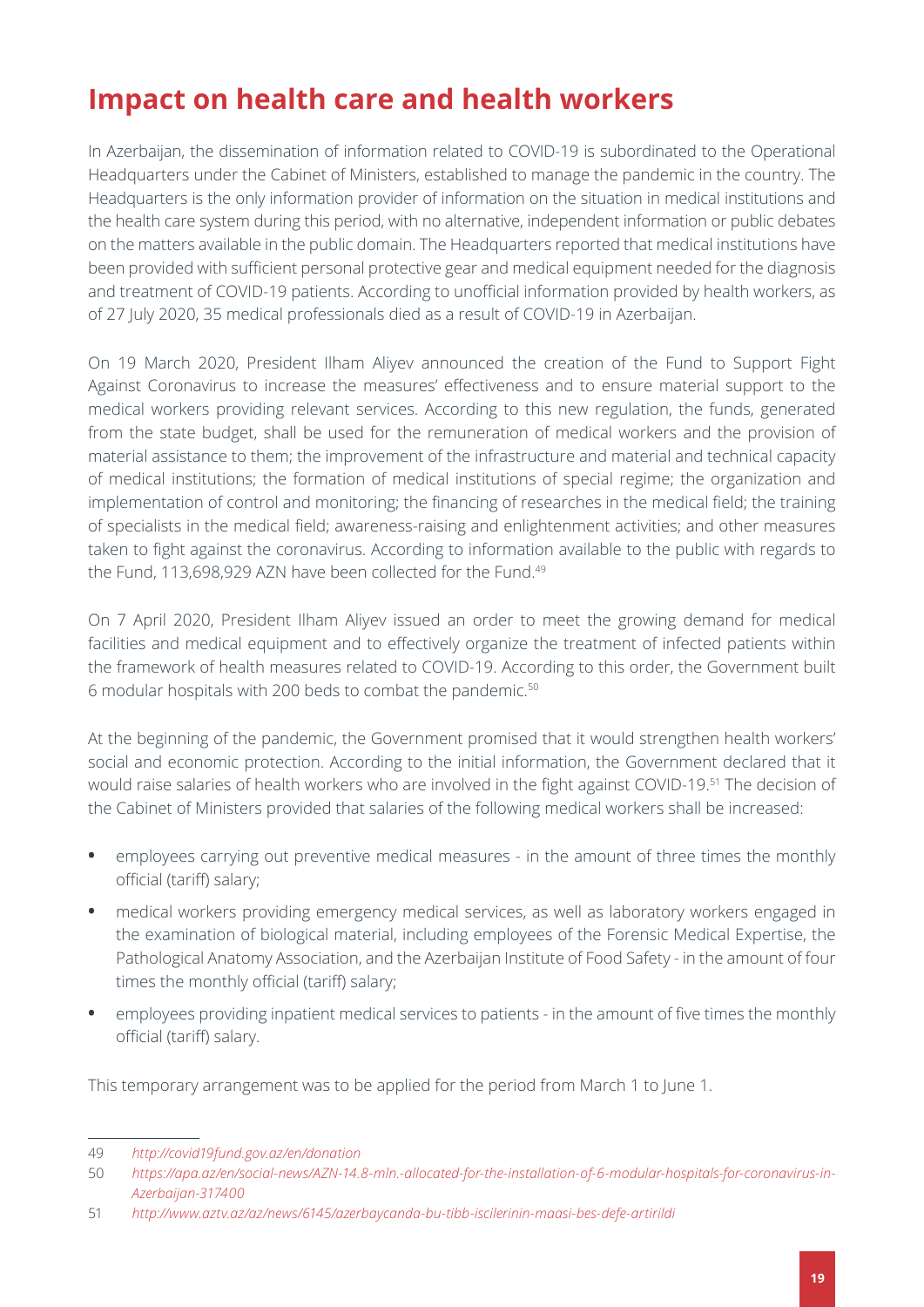A month later, as some health workers protested the failure to keep the promise, the Government stated that the original information was misunderstood and that their promise related to payments for overtime at work.<sup>52</sup> Since the Government did not live up to its initial promise, health workers in Lankaran district hospital and in Aghash Central Hospital held protests.<sup>53, 54</sup>

#### **Impact on property and housing**

The Government's urbanization and 'beautification' process of Baku continued during the quarantine period. The demolition of allegedly dilapidated houses started in 2016, under the Cabinet of Ministers' decision No. 86 of 25 February 2016. More than a dozen residential buildings have been demolished since then.<sup>55</sup>

On that basis, on 11 March 2020, the Baku City Executive Power issued an order stating a number of residential buildings located in the Narimanov district of Baku (at the intersection of Tabriz and Hasanoglu streets), deemed unfit for habitation and spoiling the general view of the city, will be demolished and new buildings will be built on the site. It is expected that 8 residential buildings, currently occupied by more than 300 inhabitants, will be demolished in Baku. The order does not contain any temporary suspension provisions for the quarantine period.<sup>56</sup>

#### **Impact on social and economic rights**

On 19 March 2020, President Ilham Aliyev issued an order establishing measures to reduce the negative impact of COVID-19 on the economy, macroeconomic stability, employment and businesses.<sup>57</sup> One billion AZN (approx. 523.5 million EUR) were allocated to finance measures to reduce the negative impact on business entities. Along with supporting businesses, the Government allocated 400 million AZN (approx. 208.3 million EUR) to social protection of the most economically vulnerable citizens. On 9 April, as part of the social package, the Government announced that it would pay 190 AZN (99 EUR) lump-sums to those in need. It reported that in April and May, 200,000 unemployed citizens received this allowance and that this number would increase to 600,000. Such payments have also been made in June 2020 as well.

Among those who received one-time 190 AZN payments, 55% were men and 45% were women. 25% of them live in Baku, 4% in Sumgayit, 3% in Ganja, and 68% in other regions of the country. 8% of them are under 20 years old, 42% are 20-30 years old, 25% are 30-40 years old, 14% are 40-50 years old, and 11% are over 50 years old.<sup>58</sup>

Social protection measures also included the creation of 50,000 paid public jobs, the increase of the monthly preferential electricity consumption limit for citizens by 100 kilowatts per hour in April and May, the allocation of 40 million AZN (approx. 21 million EUR) for student training from low-income families and 280 million AZN (approx. 146 million EUR) for transportation of vital importance.

<sup>52</sup> *<https://www.bbc.com/azeri/azerbaijan-52211790>*

<sup>53</sup> *<https://www.youtube.com/watch?v=ZAJkpAAFTYo>* and *[https://www.youtube.com/watch?time\\_continue=1&v=3np-](https://www.youtube.com/watch?time_continue=1&v=3np-JMZNlcY&feature=emb_logo)[JMZNlcY&feature=emb\\_logo](https://www.youtube.com/watch?time_continue=1&v=3np-JMZNlcY&feature=emb_logo)*

<sup>54</sup> *<https://gozetci.az/report/?item=1983>*

<sup>55</sup> *[http://qlobal.az/202002261627-abdin-ferzeliyev-prezidentin-gsterisine-niye-emel-etmir-video/#.Xtb8iy-cY\\_V](http://qlobal.az/202002261627-abdin-ferzeliyev-prezidentin-gsterisine-niye-emel-etmir-video/#.Xtb8iy)* 

<sup>56</sup> *<https://bizimxeber.az/xeber/bakida-bu-binalar-sklecek--serencam/4663>*

<sup>57</sup> *<http://e-qanun.az/framework/44791>*

<sup>58</sup> *<http://scial.gov.az/3428>*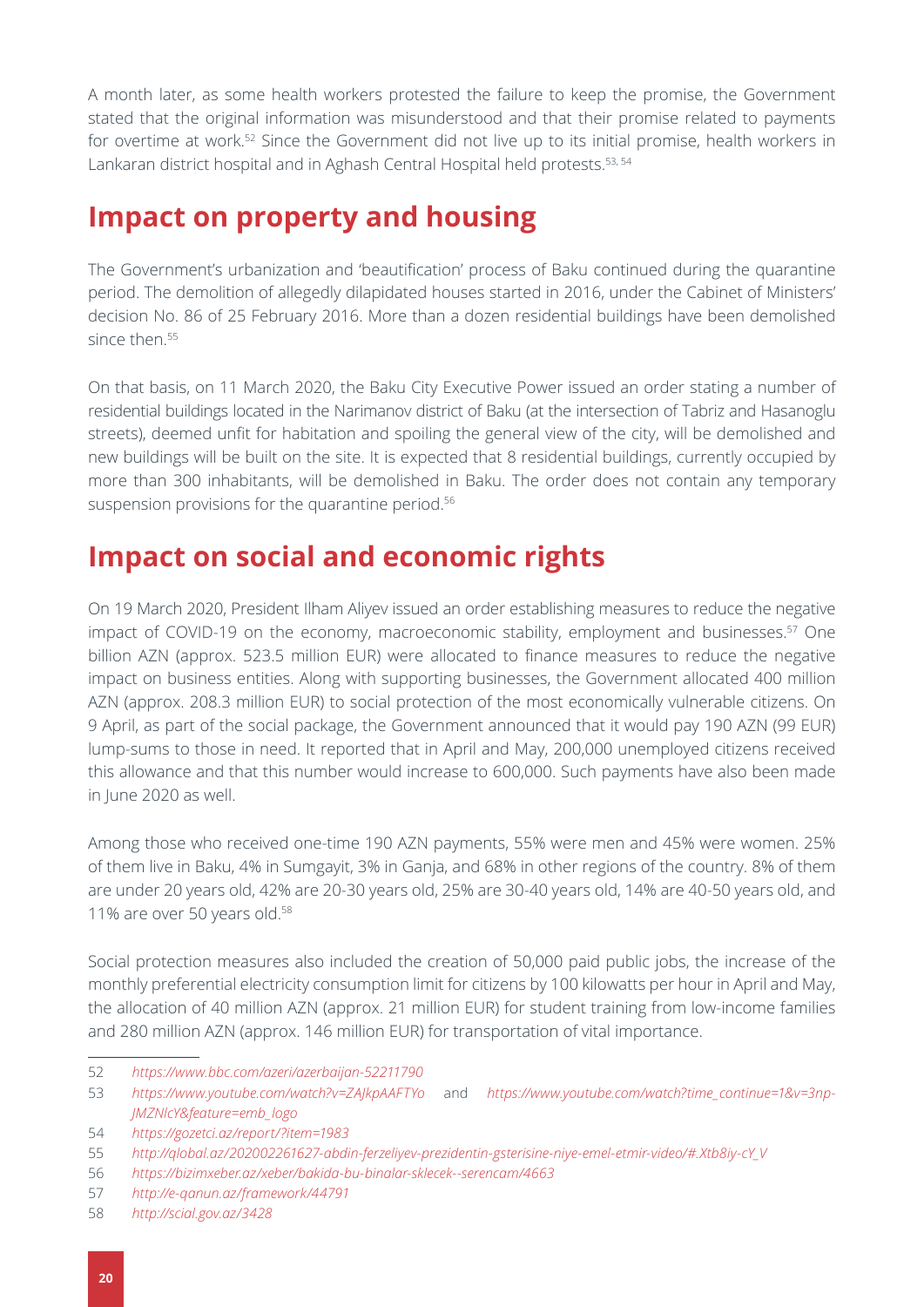The Government's scheme to provide emergency aid to the most vulnerable during the coronavirus crisis faced a number of implementation problems as thousands of individuals complained that they have been unable to access the funds.<sup>59</sup> Initially, many people faced technical problems when trying to register for support on the official website. Others reported having their claims rejected for apparently spurious reasons. Some people reported that they were rejected allowance if their spouse maintained their job or if they owned an apartment or a plot of land, or other property.

### **Impact on a right to education**

After the introduction of the special quarantine regime in Azerbaijan, schools and universities were required to adjust to the new conditions and continue their educational programs online. The Ministry of Education uses its website, two public TV channels, YouTube, Facebook, Zoom and other platforms to deliver daily educational programs for schools. Public universities mostly use Zoom application for this purpose.<sup>60</sup>

Schools faced serious technical difficulties during the practical implementation of this new program. Many teachers, especially in rural areas, have little knowledge of technology or use of Internet. In addition, internet coverage is not always available in these rural areas. This new educational system requires obtaining a mobile internet package, with additional fee, that leads to both financial and other difficulties for teachers and students in such areas.<sup>61</sup> Although the Government requested one of the main mobile operators Azercell to provide discounted mobile internet packages to teachers, this service was not provided to students. This unequal treatment particularly affected economically disadvantaged families.<sup>62</sup>

### **Impact on most vulnerable groups**

#### **VICTIMS OF DOMESTIC VIOLENCE**

During the quarantine period, domestic violence cases were on the rise, as they were around the world. On 16 May 2020, the State Committee for Family, Women and Children Issues reported that there is an increase in the number of domestic violence during the pandemic in Azerbaijan. Taliya Ibrahimova, head of the legal department of the State Committe noted that in the first four months of 2020, the Committee received 73 appeals, most of which were related to domestic violence.63

The Baku-based Clean World Organisation, which runs a shelter for domestic violence victims, received calls from 14 women who reported being subjected to violence at home.<sup>64</sup> It also reported at least 4 femicide cases during April 2020.65 This however does not represent the real picture in the country as many victims do not report cases of domestic violence to the police.

<sup>59</sup> *<https://iwpr.net/global-voices/azerbaijan-citizens-struggle-access-covid-19>*

<sup>60</sup> *[http://www.serqqapisi.az/index.php/humanitar/elm-v-t-hsil/23437-taehsil-sahaesindae-onlayn-taedbirlaer-kedzhirilir.](http://www.serqqapisi.az/index.php/humanitar/elm-v-t-hsil/23437-taehsil-sahaesindae-onlayn-taedbirlaer-kedzhirilir.html) [html](http://www.serqqapisi.az/index.php/humanitar/elm-v-t-hsil/23437-taehsil-sahaesindae-onlayn-taedbirlaer-kedzhirilir.html)* and *<https://edu.gov.az/az/page/9/18125>*

<sup>61</sup> *<https://aztehsil.com/news/11709-virtual-mektebin-real-problemleri-pandemiyadan-acq-ders.html>*

<sup>62</sup> *<https://aztehsil.com/news/11709-virtual-mektebin-real-problemleri-pandemiyadan-acq-ders.html>*

<sup>63</sup> *<http://www.kaspi.az/az/pandemiya-dvrunde-aile-munaqiselerinin-sayinda-qismen-artim-musahide-edilir>*

<sup>64</sup> *<https://www.meydan.tv/az/article/meiset-zorakiligi-pandemiyasi/?ref=search>*

<sup>65</sup> *<https://mikroskopmedia.com/2020/05/06/karantin-dovrunde-azerbaycanda-meiset-zorakiligi-hallari-ne-qeder-artib/>*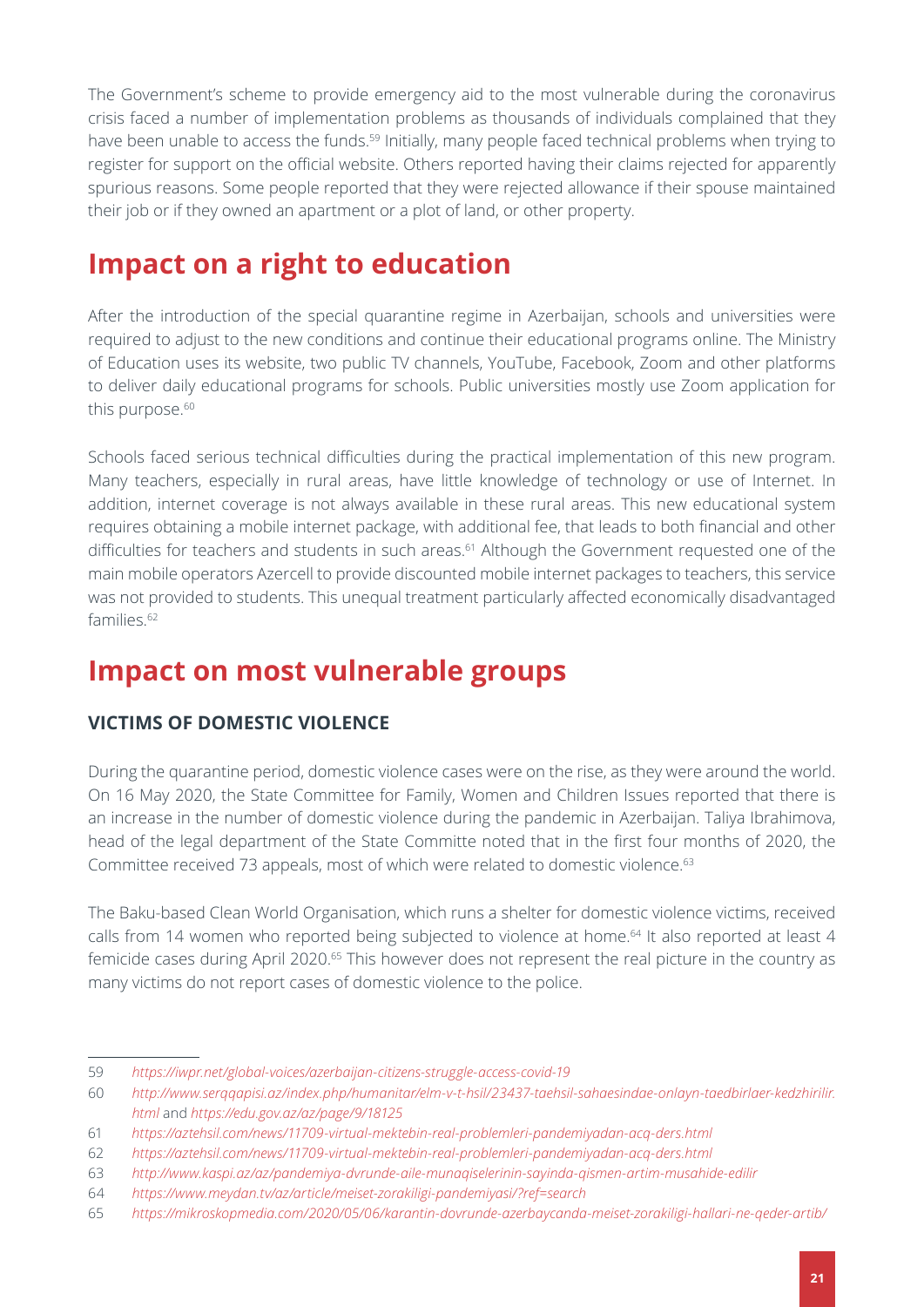The strict quarantine regime, limiting citizens' ability to leave their home to two hours per day with the authorisation of the authorities, make it difficult for victims to seek the necessary assistance. Furthermore, there is a shortage of shelters, particularly in rural areas. In the country inhabited by around 10 million people, only three women shelters operate to assist and accomodate women in need.66

#### **LGBTQI PERSONS**

Since 2015, Azerbaijan ranks in the last place among 49 European countries in the Rainbow Europe rankings published annually by ILGA-Europe.<sup>67</sup> The ranking is based on the annual assessment of the human rights situation for LGBTQI persons in each country. In 2017, state persecution escalated as over 80 LGBTQI persons were subjected to series of violent police raids. This led to their administrative detention in appalling conditions, ill-treatment in custody, and inability to effectively challenge such mistreatment in domestic courts, resulting in the absolute impunity of responsible police officers. All detainees reported being interrogated and harassed for their sexual orientation, in the wider context of prevailing anti-LGBTQI policies in Azerbaijan.

During the quarantine period, a private video conference of the National Council, consisting of members of opposition political parties, held on 14 May 2020, featuring homophobic statements made by some of the members, was published on social networks. The call participants discussed the USbased and openly gay Azerbaijani journalist, Ismayil Jalilov, who was critical of the National Council, and used homophobic insults against LGBT people and the journalist in particular.<sup>68</sup> In the video, Gultakin Hajibeyli, a member of the National Council, former member of the parliament and former member of the Azerbaijani delegation to PACE, referred to gays as "nasty" and said that "since the number one priority of the West is the rights of these minorities, they are compassionate towards them." Another member of the National Council Rafig Namafli said he regretted that 'Hilter did not kill gays at the time'. Following the mounting pressure against such homophobic statements on social networks, Mrs. Hajibeyli issued a public apology and Mr. Manafli announced his resignation from the National Council.

On 19 May 2020, a young man who identified as gay reported to the media that he has been subjected to increased pressure from his parents for his sexual orientation during the forced stay at home measure during the quarantine period.<sup>69</sup> He also reported that a friend in the military service is harassed and bullied by other soldiers due to his sexual orientation.

On 18 June 2020, a 28-year old transgender sex worker Aysu Mammadli was stabbed to death, reportedly by her client in his apartment, when he learned about her sexual identity and refused to provide Mammadli with the promised payment. The attacker reported that there was an incident over the payment, following which he defended himself. It was reported that Mammadli was stabbed 11 times, which led to her death, raising questions about the self-defense argument. Local LGBTQI groups also raise concerns about the likelihood of effective criminal investigation into the murder in light of the wider prevailing anti-LGBTQI views and policies in the country.

A day after Mammadli's murder, local LGBTQI activists reported that another transgender sex worker was stabbed in Baku.

<sup>66</sup> *<https://eurasianet.org/living-with-fear-azerbaijans-domestic-abuse-victims-have-nowhere-to-flee>*

<sup>67</sup> *<https://rainbow-europe.org>*

<sup>68</sup> *<https://www.bbc.com/azeri/azerbaijan-52670797>*

<sup>69</sup> *<https://anews.az/az/olan-sevgilisini-esgerliye-gnderen-azerbaycanli-homoseksualin-heyatindan-teferratlar-video/>*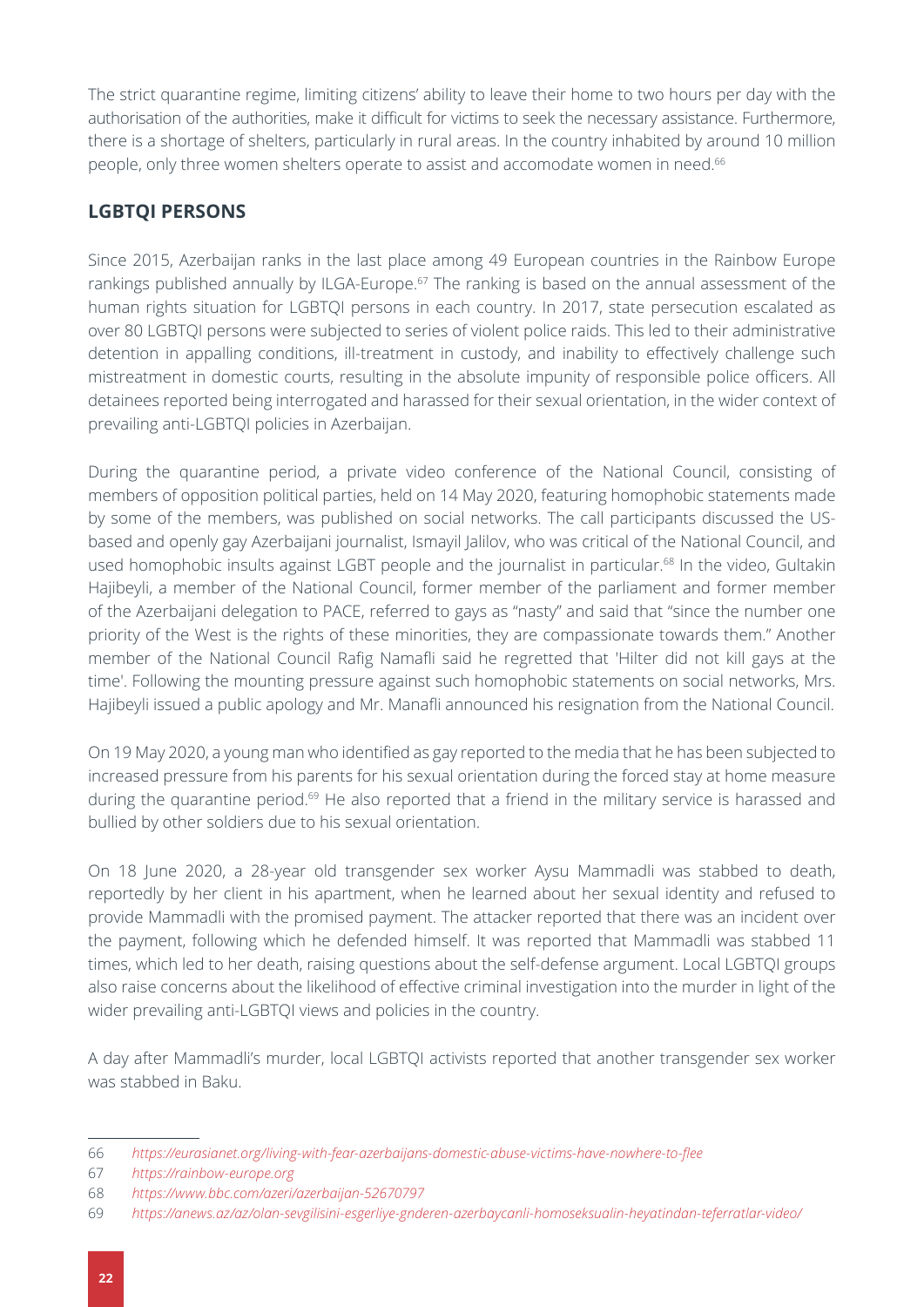#### **PRISONERS**

Individuals in detention facilities and prisons are at particular risk during the COVID-19 period. Information about the situation in closed institutions in Azerbaijan is very limited to the public due to the lack of access to such facilities for public monitoring and civil society groups. The only available information to the public is published by the authorities.

On 12 May 2020, the Ministry of Justice announced that 33 prisoners were diagnosed with the COVID-19 virus in Azerbaijan and were transferred to a special treatment centre.70 It also noted that strict precautionary measures have been taken to manage the situation without providing any further details.<sup>71</sup> On 10 July 2020, the Presidential Administration announced that 11 prisoners in prison No. 12, 5 prisoners in prison No. 14 and 2 prisoners in prison No. 4 were diagnosed positive.72

The Azerbaijani National Preventive Mechanism, coordinated by the Ombudsman's Office, as the institution granted access to closed institutions, published no COVID-19 related reports on the situation in prisons. Furthermore, human rights defender Samir Kazimli who submitted an appeal to the Ombudsman on behalf of the detained opposition politician Tofig Yagublu, reported that his appeal regarding Yagublu' inability to receive asthma related treatment and clothes from his family was addressed later than within 10 days as required by the domestic law. The Office eventually responded that Tofig Yagublu was given clothes by the prison and that it was not possible to visit the prison due to quarantine.73

In March 2020, the Ministry of Justice imposed a ban for detainees and prisoners to meet with their relatives and to receive clothes, food, and other necessary items due to the pandemic. Many families reported having no information about the situation of their relatives in prisons. Other families reported that prisoners were not provided with sufficient quantities of soap and other hygiene products, which raised concerns about the detainees' ability to take preventive measures against the spread of the virus. Similarly, lawyers reported that they can only communicate with their clients through a glass protector using a phone, and argued that using these phones may not prevent the spread of the disease among prisoners who use the same phone.<sup>74</sup> In such circumstances, the ability to communicate with a lawyer confidentially is significantly reduced.

On 6 April 2020, President Ilham Aliyev pardoned 176 prisoners who required special care because of their age and health condition in relation to the risk of the spreading of the COVID-19 virus.75 On 30 April 2020, the Ministry of Justice additionally announced that 300 prisoners were released on parole due to threats caused by the pandemic.<sup>76</sup> On 7 July 2020, the Ministry reported that additional 1000 prisoners were released on parole on the same grounds.<sup>77</sup> Local experts consider that the authorities need to

74 *<https://yenisabah.az/agir-cinayet-toretmeyen-mehkumlar-serti-ceza-ile-azadliga-buraxilmalidir>*

76 *<https://video.azertag.az/video/92599>*

<sup>70</sup> *<https://interfax.az/view/802084/az>*

<sup>71</sup> *<https://www.bbc.com/azeri/azerbaijan-52638420>*

<sup>72</sup> [https://www.amerikaninsesi.org/a/cəzaçəkmə-müəssisələrində-18-məhkum-koronavirusa-yoluxub-/5497588.html](https://www.amerikaninsesi.org/a/cəzaçəkmə-müəssisələrində-18-məhkum-koronavirusa-yoluxub-/5497588.h)

<sup>73</sup> https://gozetci.az/ombudsman-huquq-mudafiəcisinin-tofiq-yaqublunun-isi-ilə-bagli-sorgusuna-məhəl-qoymur/

<sup>75</sup> *<https://az.trend.az/azerbaijan/society/3219315.html>*; Presidential order available at *<http://e-qanun.az/framework/44847>*

<sup>77</sup> *<https://apa.az/az/hadise/Pandemiya-dovrund-1000-nfrdk-mhkum-vaxtindan-vvl-srti-azadliga-buraxilib-595390>*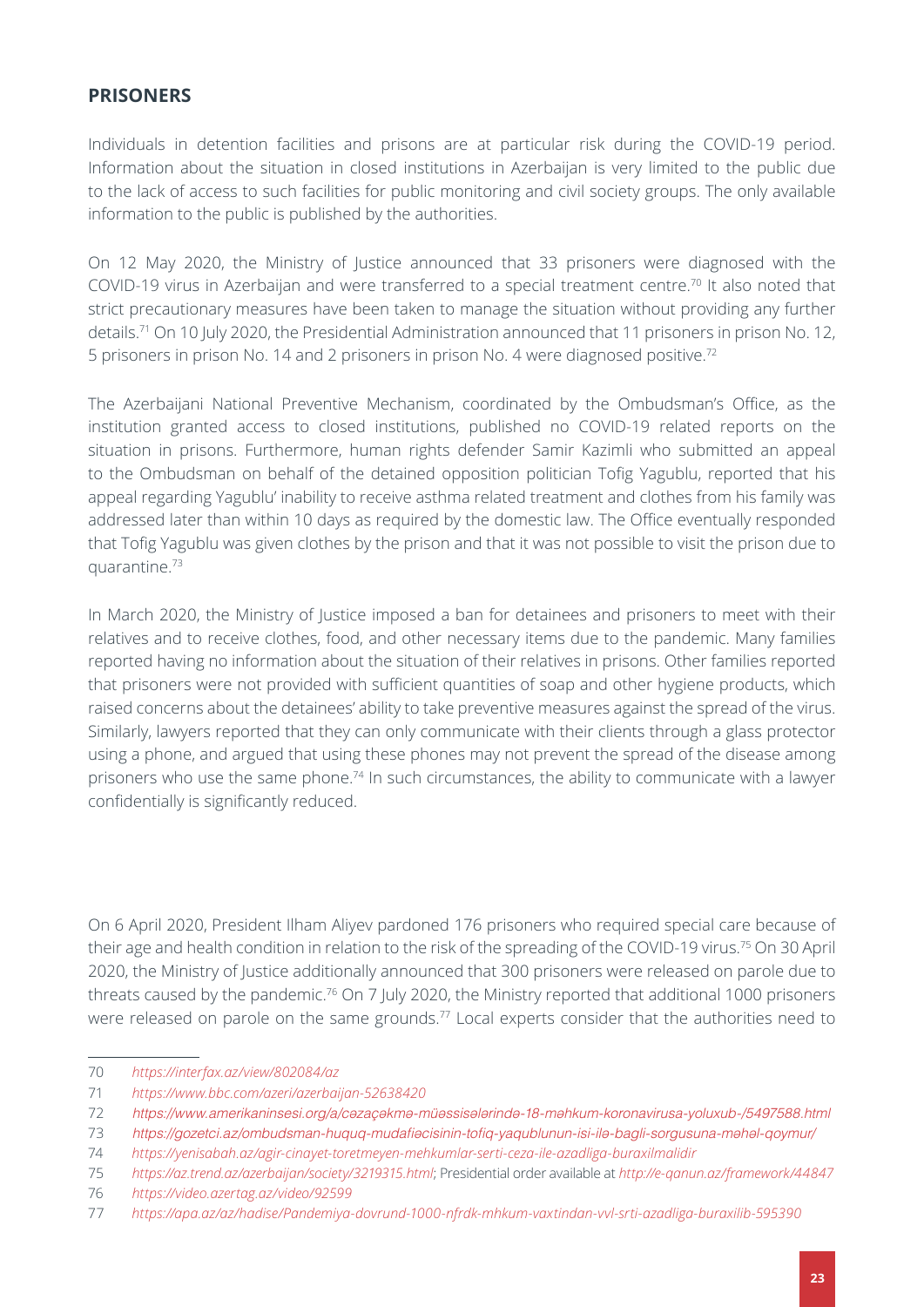extend such policy to a wider group of prisoners in light of the overcrowding problem in prisons in Azerbaijan. According to the report of the Council of Europe's Committee for the Prevention of Torture and Inhuman or Degrading Treatment or Punishment (CPT), published in 2018, many of the detention facilities and prisons are overcrowded and poorly ventilated.<sup>78</sup> Human rights groups further express their concern that such measures are not sufficient as many activists and political opposition members have been detained during the pandemic period with no consideration of health risks in deciding on the preventive measure. In July 2020, a group of civil society representatives appealed to the President requesting for the expansion of the categories of convicts to be released under pardon in light of the pandemic related situation.79

#### **ELDERLY PEOPLE**

As part of the special quarantine regime, the Government prohibited people over the age of 65 from leaving their homes. The Government announced that those who live alone would be provided with food and medicine, in line with the Law on Social Services. The Ministry of Labor and Social Protection of Population reported that to access such services, citizens over the age of 65 and living alone must register by calling the Call Center 142 of the Ministry, following which the necessary services will be provided to them.<sup>80</sup> Various voluntary campaigns have been organised to assist elderly people in these circumstances, both by the public institutions and citizen initiatives. According to the state official statistics, nearly 300.000 Azerbaijanis are between 65-69 years old and 420.000 are of age 70 and above.81

#### **ETHNIC MINORITY GROUPS**

Yevlakh district around 265km west from capital Baku, widely populated by Roma people, has been placed under a special quarantine regime due to high rate of COVID-19 cases, which led to severe restrictions of movement of the residents.<sup>82</sup> On 19 April 2020, a group of Romani residents protesting against such severe restrictions and the authorities' failure to provide them with financial support clashed with the police forces present at the scene.<sup>83</sup> As a result, the Yevlakh District Prosecutor's Office launched a criminal case under Articles 221 (hooliganism) and 315 (resistance to or use of force against a government official) of the Criminal Code and arrested 20 people. No further information is available on the case of the detainees, and if they have been provided with legal assistance and granted other fair trial rights.

<sup>78</sup> *<https://rm.coe.int/16808c5e46>*

<sup>79</sup> *<https://smdtaz.org/wp-content/uploads/2020/07/Petition.pdf>*

<sup>80</sup> *<https://its.gov.az/bloq/65-yasdan-yuxari-sexslere-evlerinde-sosial-meiset-xidmetleri-gosterilecek>*

<sup>81</sup> *<https://www.stat.gov.az/source/demoqraphy/>*

<sup>82</sup> *[https://apa.az/en/accidents-incidents-news/Entrance-and-exit-to-%22Gypsies-estates%22-of-Azerbaijan%27s-Yevlakh](https://apa.az/en/accidents-incidents-news/Entrance-and-exit-to-%22Gypsies-estates%22-of-Azerbaijan%27s-Yevlakh-restricted-321162)[restricted-321162](https://apa.az/en/accidents-incidents-news/Entrance-and-exit-to-%22Gypsies-estates%22-of-Azerbaijan%27s-Yevlakh-restricted-321162)*

<sup>83</sup> *<https://www.bbc.com/azeri/azerbaijan-52754551>*